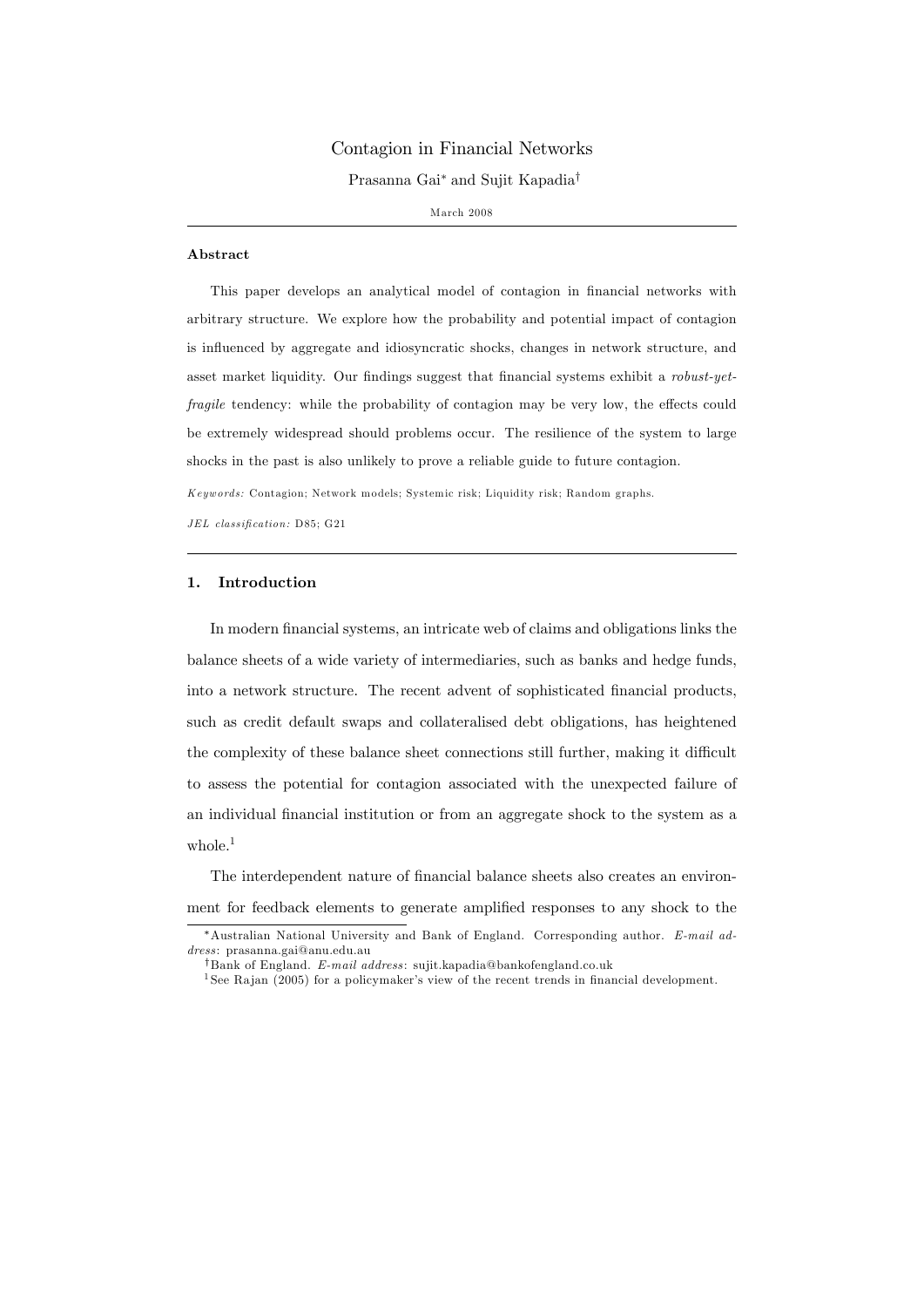Önancial system. As Cifuentes et.al (2005) and Shin (2008) stress, the knock-on effect of an initial default of a financial institution on asset prices can trigger further rounds of default as other financial entities are forced to write down the value of their assets. Contagion due to the direct interlinkages of claims and obligations may thus be reinforced by contagion on the asset side of the balance sheet  $-\frac{1}{2}$ particularly when the market for key financial system assets is illiquid.

The seminal contribution to the analysis of contagion through direct linkages in financial systems is that of Allen and Gale  $(2000).^2$  Using a network structure involving four banks, they demonstrate that the spread of contagion depends crucially on the pattern of interconnectedness between banks. When the network is "complete", with all banks having exposures to each other such that the amount of interbank deposits held by any bank is evenly spread over all other banks, the impact of a shock is readily attenuated. Every bank takes a small "hit" and there is no contagion. By contrast, when the network is "*incomplete*", with banks only having exposures to a few counterparties, the system is more fragile. The initial impact of a shock is concentrated amongst neighbouring banks. Once these succumb, the premature liquidation of long-term assets and the associated loss of value bring previously unaffected banks into the front line of contagion. In a similar vein, Freixas et.al (2000) show that tiered systems with money-centre banks, where banks on the periphery are linked to the centre but not to each other, may also be susceptible to contagion.<sup>3</sup>

 $2$ Other strands of the literature on financial contagion have focussed on the role of liquidity constraints (Kodres and Pritsker, 2002), information asymmetries (Calvo and Mendoza, 2000), and wealth constraints (Kyle and Xiong, 2001). As such, their focus is less on the nexus between network structure and Önancial stability. Network perspectives have also been applied to other topics in finance: for a comprehensive survey of the use of network models in finance, see Allen and Babus (2008).

<sup>3</sup> These papers assume that shocks are unexpected; an approach we follow in our analysis. Brusco and Castiglionesi (2007) model contagion in financial systems in an environment where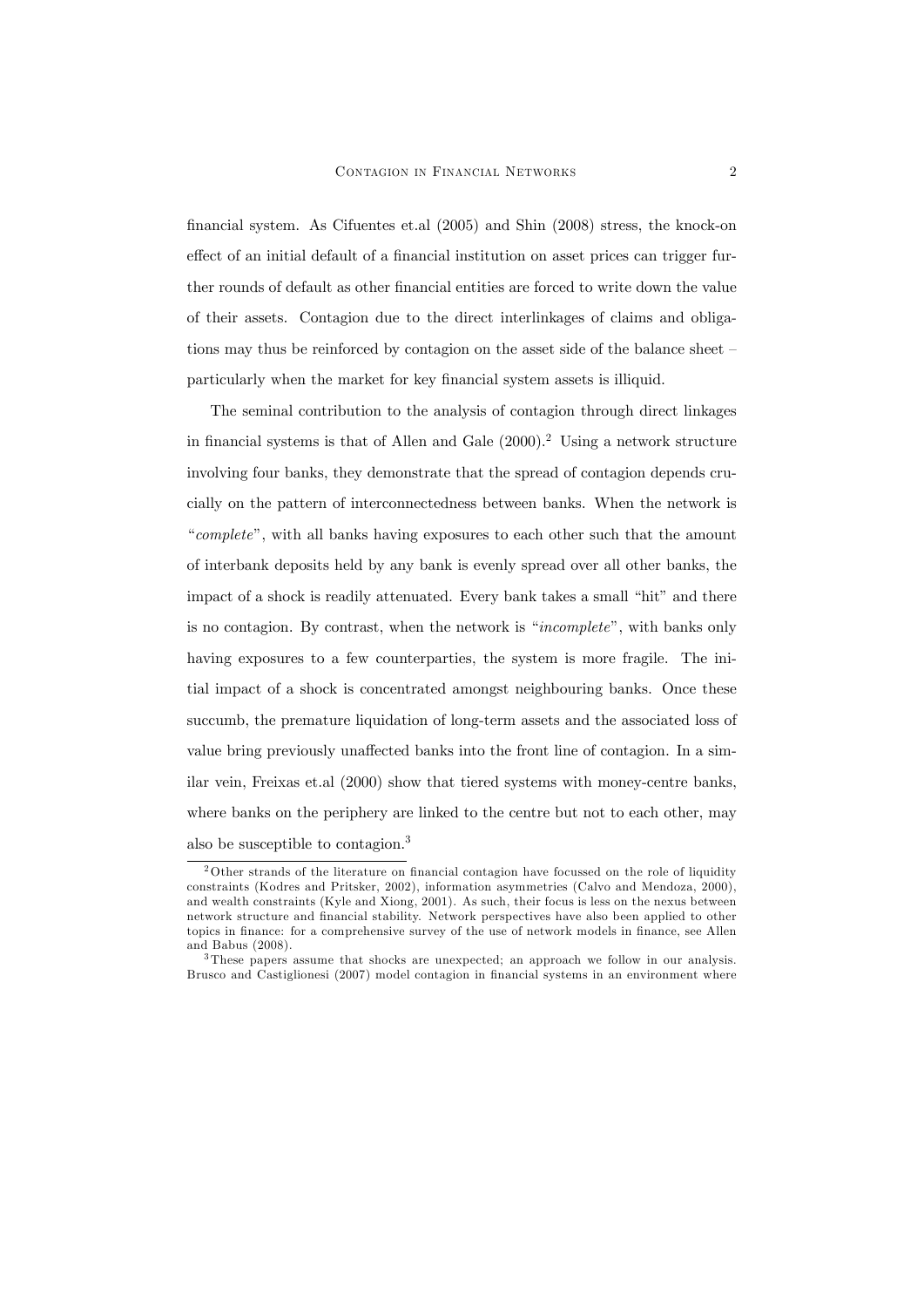The generality of insights based on simple networks with rigid structures to real-world contagion is clearly open to debate. Moreover, whilst not being so stylised, models with endogenous network formation (e.g. Leitner, 2005; Castiglionesi and Navarro, 2007) do not allow for completely arbitrary structures either. And, by and large, the existing literature fails to distinguish the probability of contagious default from its potential spread.

Increasingly, however, the identification of the probability and impact of rare financial shocks is assuming centre-stage in policy debate. Central banks, for example, are increasingly trying to articulate the probability and impact of key risks to the financial system in their Financial Stability Reports.<sup>4</sup> Moreover, the complexity of Önancial systems means that policymakers have scant information about the true linkages between financial intermediaries. Given the speed with which shocks propagate, there is, therefore, a need to develop tools that permit a study of the transmission of unexpected shocks through a given, but arbitrary, network structure. Recent events in the global financial system have only served to emphasise this.

Our paper takes up this challenge by introducing techniques from the literature on complex systems (Strogatz, 2001) into a financial system setting. The analytical techniques we use have yet to be applied to economic problems and hold out the possibility of new, potentially novel insights. In what follows, we draw on these techniques to model contagion stemming from unexpected shocks

contracts are written contingent on the realisation of the liquidity shock. As in Allen and Gale (2000), they construct a simple network structure of four banks. They suggest, however, that greater connectivity could serve to enhance contagion risk. This is because the greater insurance provided by additional Önancial links may be associated with banks making more imprudent investments. And, with more links, if a bank's gamble does not pay off, its failure has wider ramifications.

<sup>4</sup> See, for example, Bank of England (2007).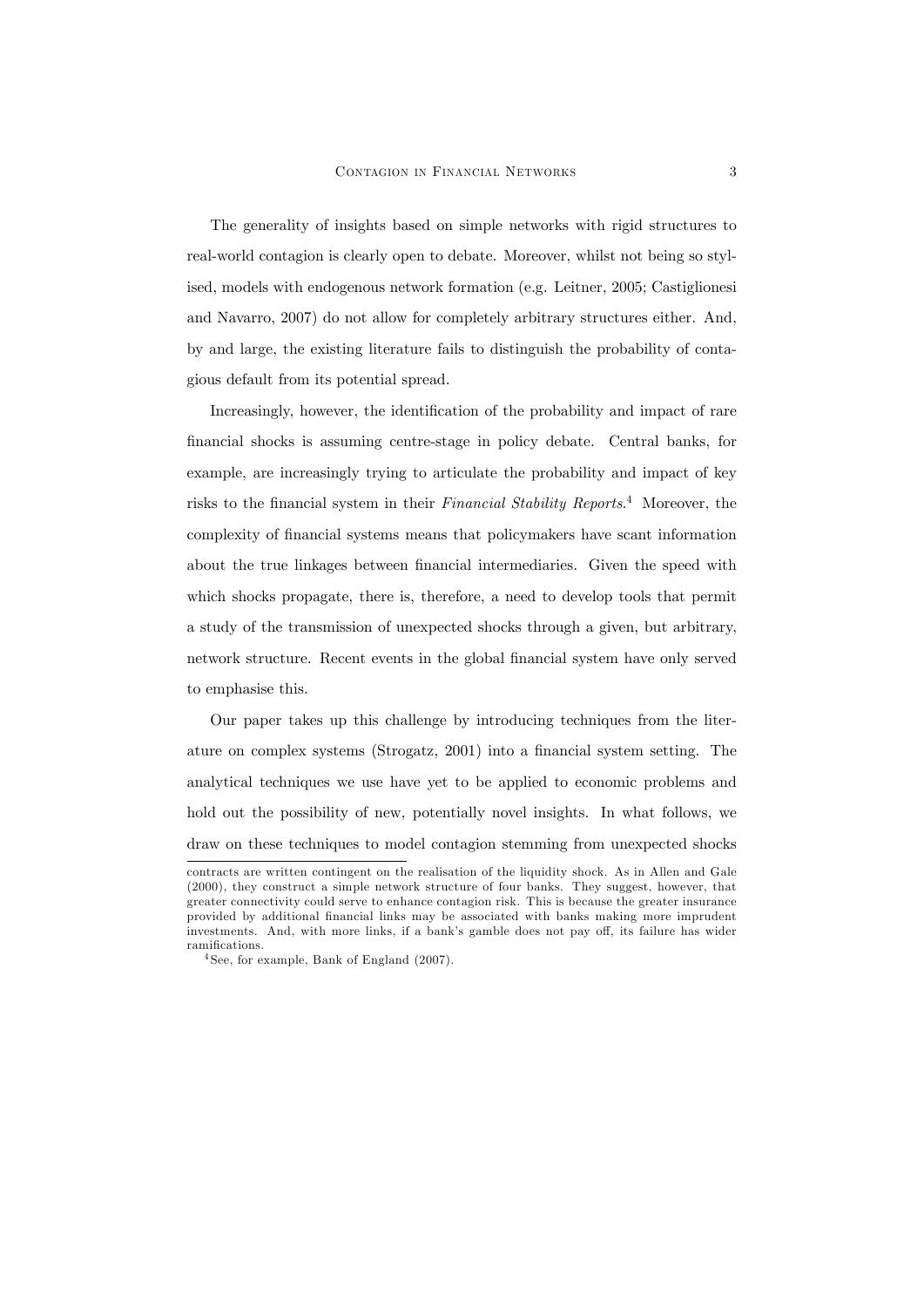in complex Önancial networks with arbitrary structure, and then use numerical simulations to illustrate and clarify the intuition underpinning our analytical results. Our framework explicitly accounts for the nature and scale of aggregate and idiosyncratic shocks and allows asset prices to interact with balance sheets. The complex network structure and interactions between financial intermediaries make for non-linear system dynamics, and our model isolates the probability and spread of contagion when claims and obligations are interlinked. In so doing, we provide an alternative perspective on the question of whether the financial system acts as shock absorber or as an amplifier.

We find that financial systems exhibit a *robust-yet-fragile* tendency. While greater connectivity reduces the likelihood of contagion, the impact on the financial system, should problems occur, could be on a significantly larger scale than hitherto. The model also highlights how a priori indistinguishable shocks can have very different consequences for the financial system. The resilience of the network to large shocks in the past is no guide to future contagion, particularly if shocks hit the network at particular pressure points associated with underlying structural vulnerabilities.

The intuition underpinning these results is straightforward. In a more connected system, the counterparty losses of a failing institution can be more widely dispersed to, and absorbed by, other entities. So increased connectivity and risk sharing may lower the probability of contagion. But, conditional on the failure of one institution triggering contagious defaults, a higher number of financial linkages also increases the potential for contagion to spread more widely. In particular, greater connectivity increases the chances that institutions which survive the effects of the initial default will be exposed to more than one defaulting counterparty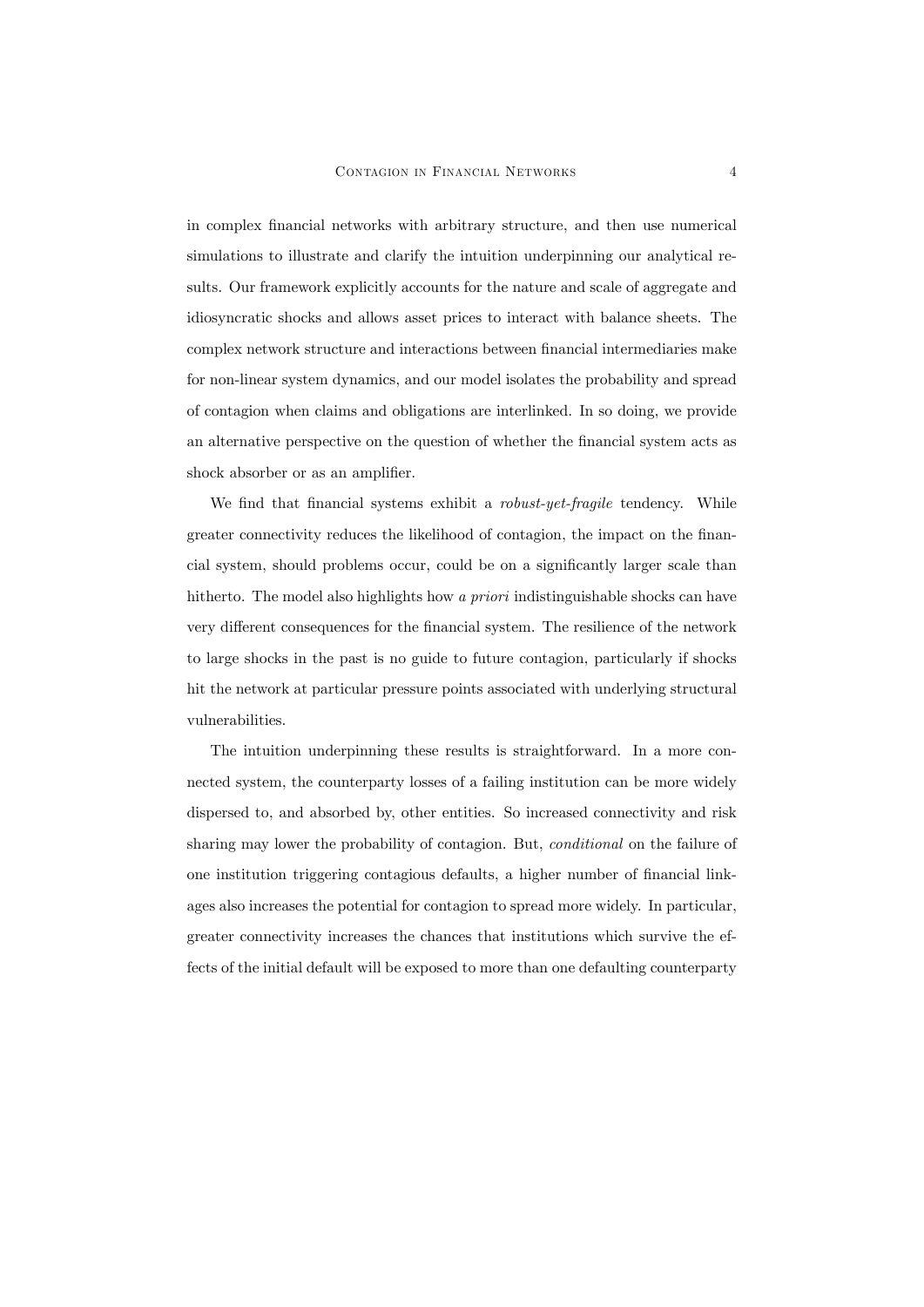after the Örst round of contagion, thus making them vulnerable to a second-round default. The impact of any crisis that does occur could, therefore, be larger.

Our model draws on the mathematics of complex systems.<sup>5</sup> This literature describes the behaviour of connected groups of nodes in a network and predicts the size of a susceptible cluster, i.e. the number of vulnerable nodes reached via the transmission of shocks along the links of the network. The approach relies on specifying all possible patterns of future transmission. Callaway et.al (2000), Newman et.al (2001) and Watts (2002) show how probability generating function techniques can identify the number of a randomly selected node's first neighbours, second neighbours, and so on. Recursive equations are constructed to consider all possible outcomes and obtain the total number of nodes that the original node is connected to  $\overline{\phantom{a}}$  directly and indirectly. *Phase transitions*, which mark the threshold(s) for extensive contagious outbreaks can then be identified.

In what follows, we construct a simple financial system involving entities with interlocking balance sheets and use these techniques to model the spread and probability of contagious default following an unexpected shock, analytically and numerically.<sup>6</sup> Unlike the generic, undirected graph model of Watts  $(2002)$ , our model provides an explicit characterisation of balance sheets, making clear the direction of claims and obligations linking financial institutions. It also includes asset price interactions with balance sheets, allowing the effects of asset-side contagion to be clearly delineated. We illustrate the robust-yet-fragile tendency of financial systems and analyse how contagion risk changes with capital buffers, the

<sup>5</sup> See Strogatz (2001) and Newman (2003) for authoritative and accessible surveys. Giesecke and Weber (2004) study contagion using the 'voter' model of interacting particle systems. But their network is constrained to a lattice structure and balance sheets are not defined.

 $6$ Eisenberg and Noe (2001) demonstrate that, following an initial default in such a system, a unique vector which clears the obligations of all parties exists. However, they do not analyse the effects of network structure on the dynamics of contagion.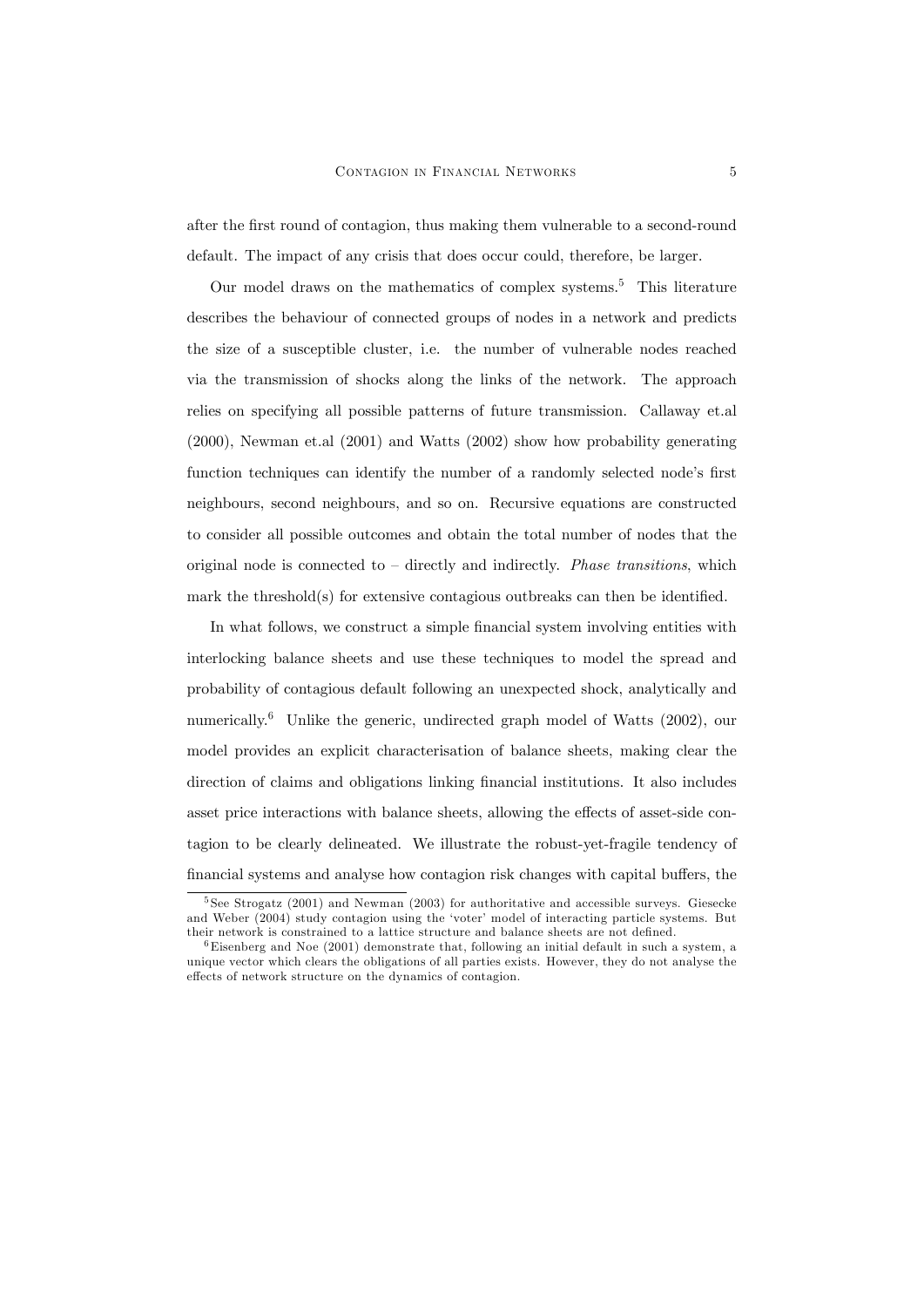degree of connectivity, and the liquidity of the market for failed banking assets.<sup>7</sup>

Our framework assumes that the network of interbank linkages forms randomly and exogenously: we leave aside issues related to endogenous network formation, optimal network structures and network efficiency.<sup>8</sup> We also model the contagion process in a relatively mechanical fashion, holding balance sheets and the size and structure of interbank linkages constant as default propagates through the system. Arguably, in normal times in developed financial systems, banks are so robust that very minor variations in their default probabilities do not affect the decision of whether or not to lend to them in interbank markets. Therefore, it may be reasonable to suppose that an (exogenous) random network develops in normal times. Meanwhile, in crises, contagion is likely to spread very rapidly through the Önancial system, meaning that banks are unlikely to have time to alter their behaviour before they are affected  $-$  as such, it may be appropriate to assume that the network remains static. Note also that banks have no choice over whether they default. This precludes the type of strategic behaviour discussed by Morris (2000), Jackson and Yariv (2007) and Galeotti and Goyal (2007), whereby nodes can choose whether or not to adopt a particular state (e.g. adopting a new technology).

<sup>&</sup>lt;sup>7</sup>Recent work by Nier et.al (2007) also simulates the effects of unexpected shocks in financial networks. But their results are strictly numerical: they do not consider the underlying analytics of the complex (random graph) network with which they are dealing and, hence, are unable to properly explain their findings. And their approach does not distinguish the probability of contagion from its potential spread.

<sup>8</sup> See Leitner (2005), Gale and Kariv (2007), Castiglionesi and Navarro (2007) and the survey by Allen and Babus (2008) for discussion of these topics. Leitner (2005) suggests that linkages which create the threat of contagion may be optimal. The threat of contagion and the impossibility of formal commitments mean that networks develop as an ex ante optimal form of insurance, as agents are willing to bail each other out in order to prevent the collapse of the entire system. Gale and Kariv (2007) study the process of exchange on financial networks and show that when networks are incomplete, substantial costs of intermediation can arise and lead to uncertainty of trade as well as market breakdowns.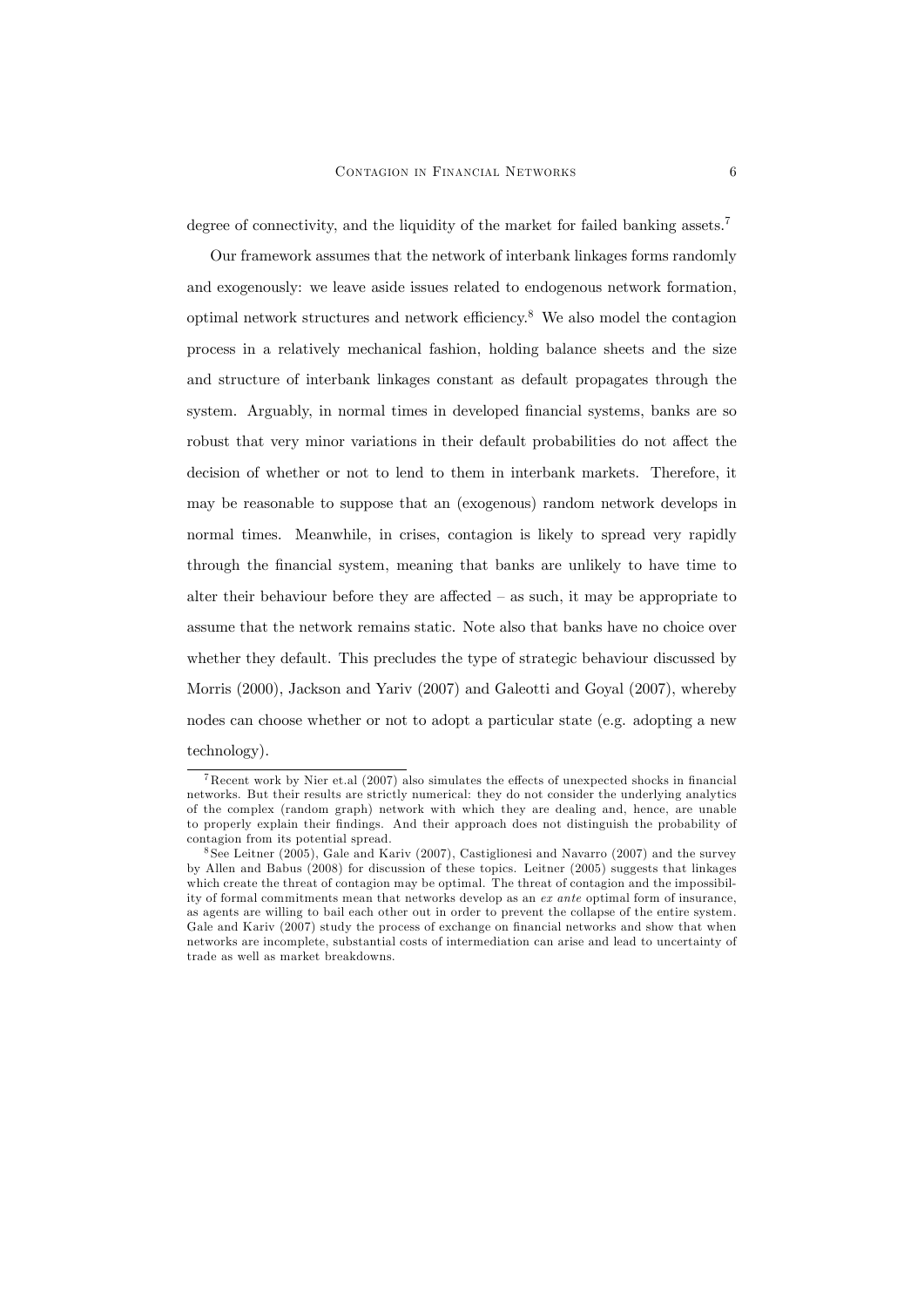Our approach has some similarities to the epidemiological literature on the spread of disease in networks (see, for example, Pastor-Satorras and Vespignani, 2001, Newman, 2002, Jackson and Rogers, 2007, or the overview by Meyers, 2007). But there are two key differences. First, in epidemiological models, the susceptibility of an individual to contagion from a particular infected 'neighbour' does not depend on the health of their other neighbours. By contrast, in our setup, contagion to a particular institution following a default is more likely to occur if another of its counterparties has also defaulted. Second, in most epidemiological models, higher connectivity simply creates more channels of contact through which infection could spread, increasing the potential for contagion. In our model, however, greater connectivity also provides counteracting risk-sharing benefits as exposures are diversified across a wider set of institutions.

The structure of the paper is as follows. Section 2 describes the structure of the Önancial network, the transmission process for contagion, and analytical results characterising a default cascade. Section 3 uses numerical simulations to study the effects of failures of individual institutions and articulate the likelihood and extent of contagion. Section 4 considers the impact of liquidity effects on system stability. Section 5 discusses points of contact with the empirical literature on interbank contagion being pursued by central banks. A final section concludes.

## 2. The Model

#### 2.1. Network Structure

Consider a financial network in which  $n$  financial intermediaries, 'banks' for short, are randomly linked together by their claims on each other. In the language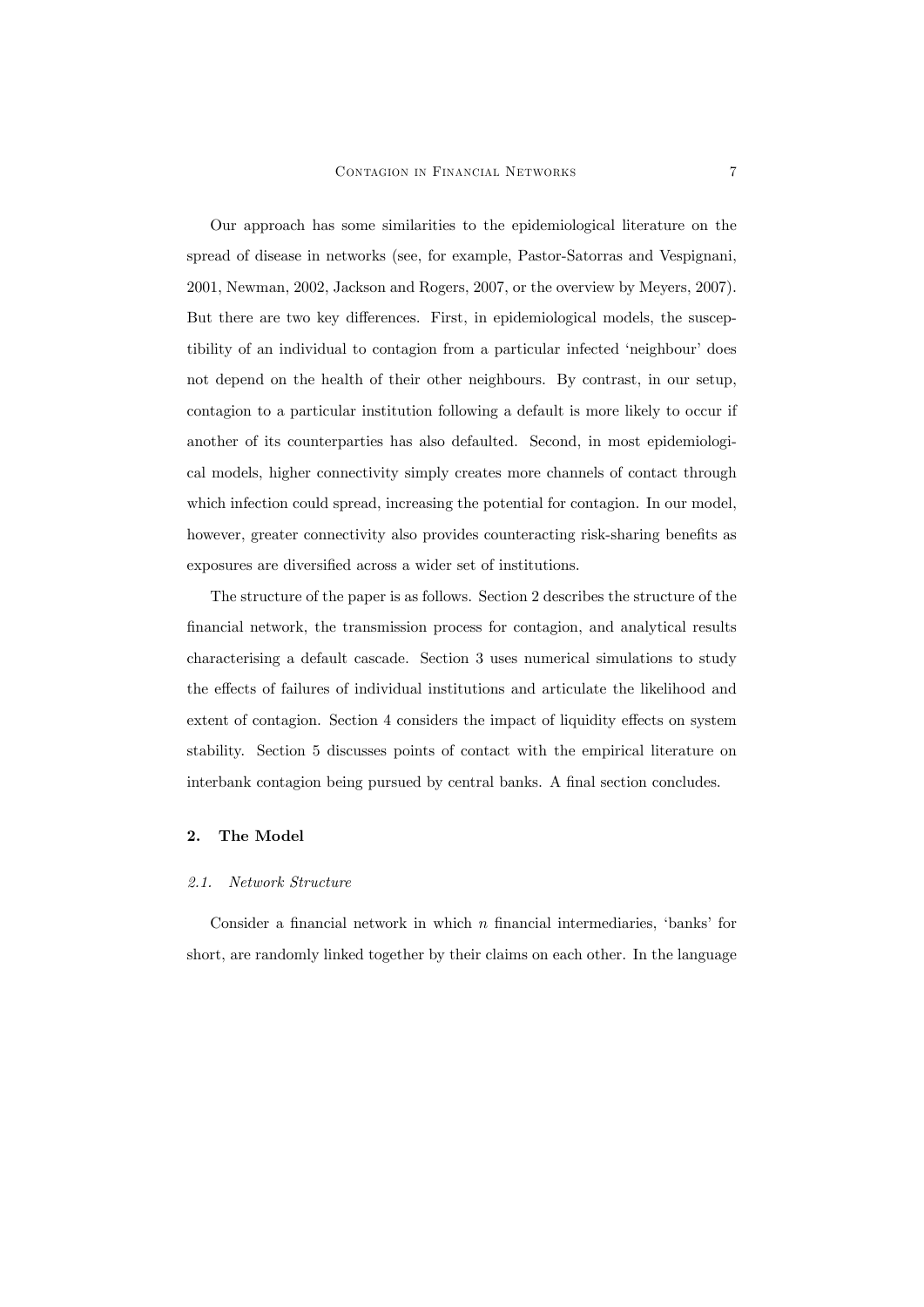of graph theory, each bank represents a node on the graph and the interbank exposures of bank  $i$  define the *links* with other banks. These links are *directed*, reflecting the fact that interbank exposures comprise assets as well as liabilities. Figure 1 shows an example of a directed financial network in which there are five banks.

A crucial property of graphs such as those in Figure 1 is their degree distribution. In a directed graph, each node has two degrees, an in-degree, the number of links that point into the node, and an out-degree, which is the number pointing out. Incoming links to a node or bank reflect the interbank assets/exposures of that bank, i.e. monies owed to the bank by a counterparty. Outgoing links from a bank, by contrast, correspond to its interbank liabilities. In what follows, the joint distribution of in- and out-degree governs the potential for the spread of shocks through the network. A feature of our analysis is that this joint degree distribution, and hence the structure of the links in the network, is entirely arbitrary, though a specific distributional assumption is made in our numerical simulations in section 3.

Suppose that the total assets of each bank are normalised to unity and that these consist of interbank assets,  $A_i^{IB}$ , and illiquid external assets, such as mortgages,  $A_i^M$ . Then

$$
A_i^{IB} + A_i^M = 1 \quad \forall \ i. \tag{1}
$$

We assume that the total interbank asset position of every bank is evenly distributed over each of its incoming links and is independent of the number of links the bank has (if a bank has no incoming links,  $A_i^{IB} = 0$  for that bank). Although these assumptions are stylised, they provide a useful benchmark which emphasises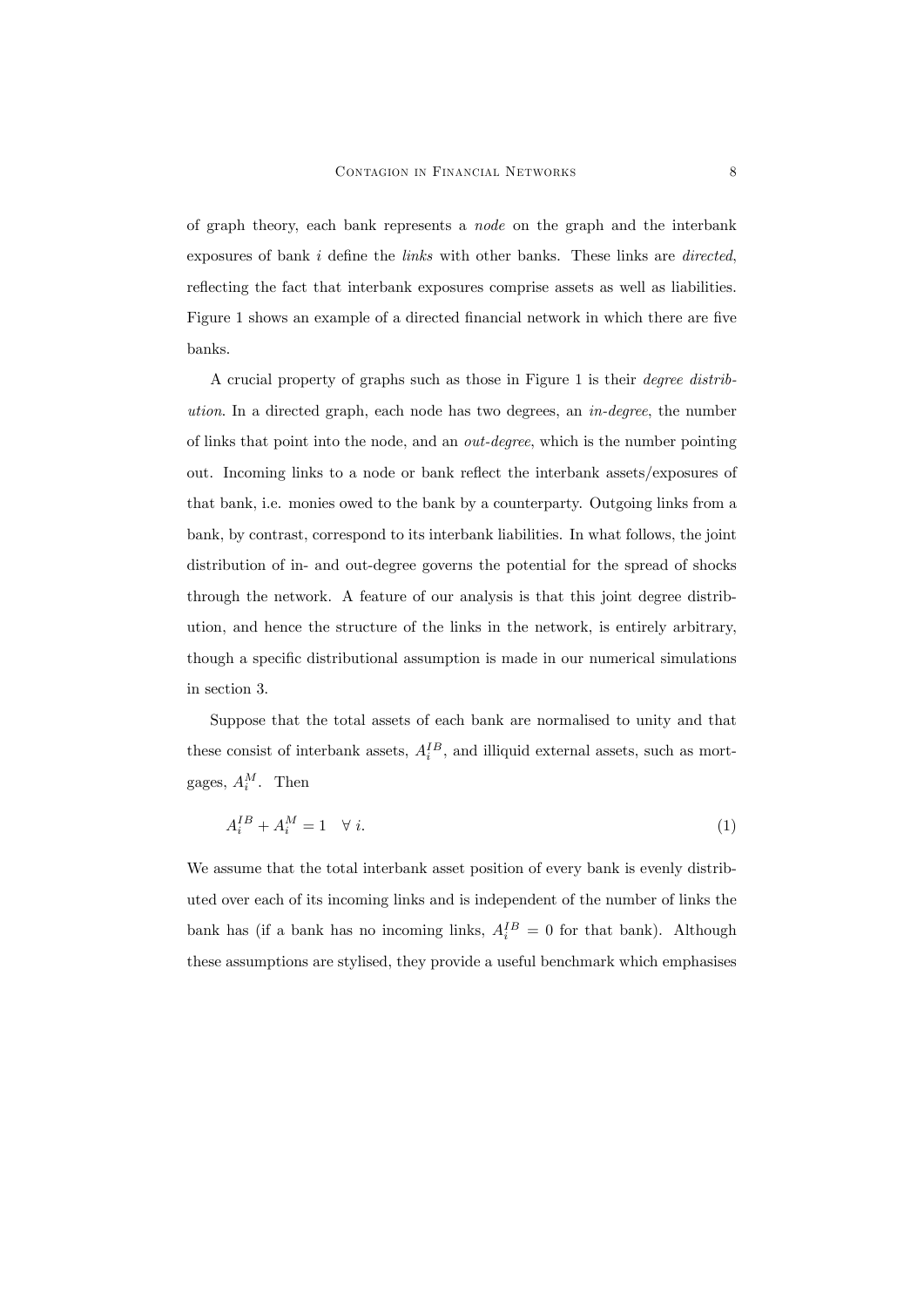the possible benefits of diversification and allows us to highlight the distinction between risk sharing and risk spreading within the Önancial network. In particular, they allow us to show that widespread contagion is possible even when risk sharing in the system is maximised. We consider the implications of relaxing these assumptions in section 2.5.

Since every interbank asset is another bank's liability, interbank liabilities,  $L_i^{IB}$ , are endogenously determined. Apart from interbank liabilities, the only other component of a bank's liabilities are exogenously given customer deposits,  $D_i$ . The condition for bank i to be solvent is therefore

$$
(1 - \phi) A_i^{IB} + q A_i^M - L_i^{IB} - D_i > 0,
$$
\n(2)

where  $\phi$  is the fraction of banks with obligations to bank i that have defaulted, and q is the resale price of the illiquid asset. The value of  $q$  may be less than one in the event of asset sales by banks in default, but equals one if there are no 'fire sales'. We make a zero recovery assumption, namely that when a linked bank defaults, bank i loses all of its interbank assets held against that bank.<sup>9</sup> The solvency condition can also be expressed as

$$
\phi < \frac{K_i - (1 - q) A_i^M}{A_i^B}, \text{ for } A_i^B \neq 0,\tag{3}
$$

where  $K_i = A_i^{IB} + A_i^M - L_i^{IB} - D_i$  is the bank's capital buffer, i.e. the difference between the book value of its assets and liabilities.

To model the dynamics of contagion, we suppose that all banks in the network are initially solvent and that the network is perturbed at time  $t = 1$  by the

<sup>&</sup>lt;sup>9</sup>This assumption is likely to realistic in the midst of a crisis: in the immediate aftermath of a default, the recovery rate and the timing of recovery will be highly uncertain and banks' funders are likely to assume the worst-case scenario. Nevertheless, in our numerical simulations, we show that our results are robust to relaxing this assumption.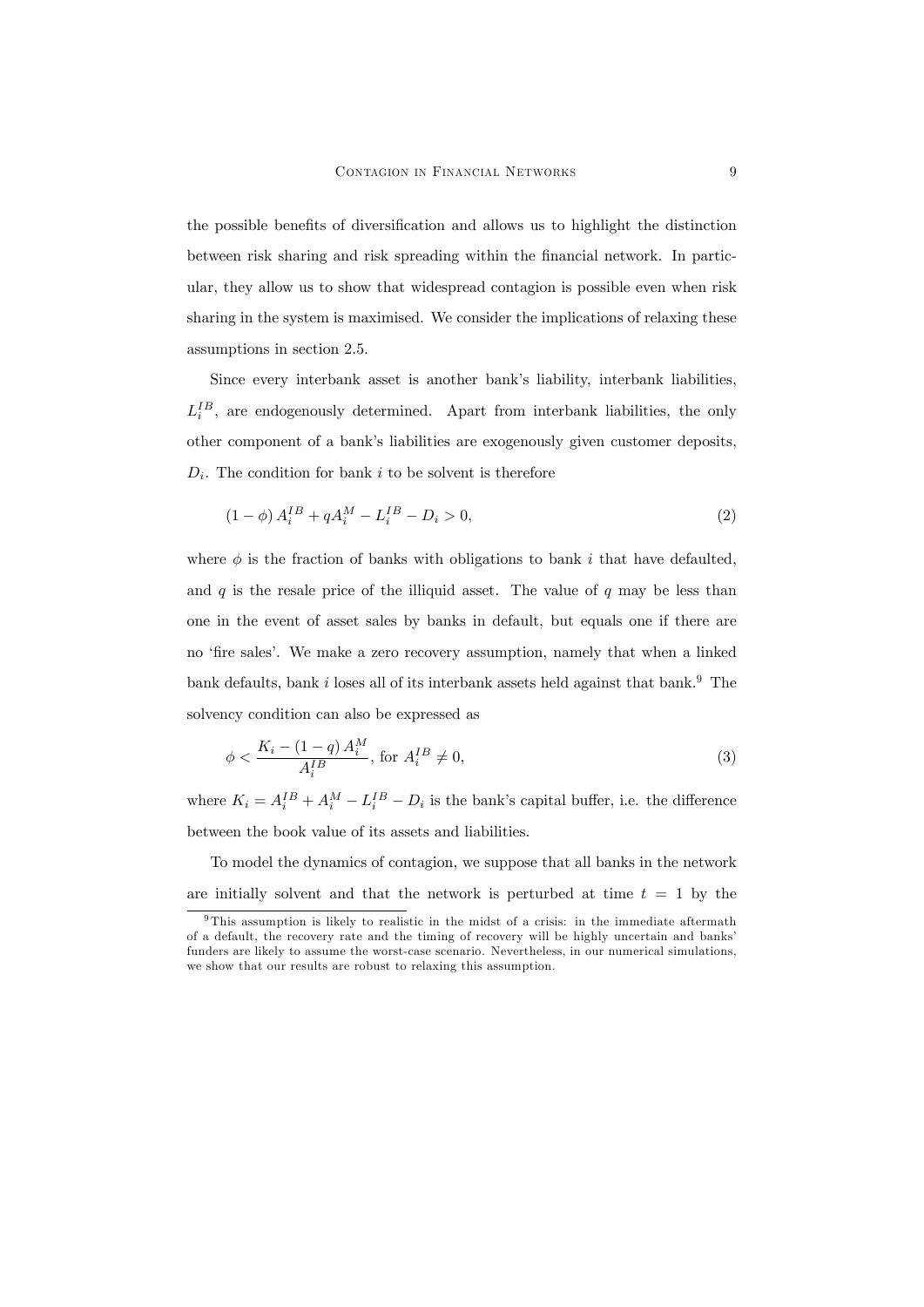initial default of a single bank. Although purely idiosyncratic shocks are rare, the crystallisation of operational risk (e.g. fraud) has led to the failure of financial institutions in the past (e.g. Barings). Alternatively, bank failure may result from an aggregate shock which has particularly adverse consequences for one institution: this can be captured in the model through a general erosion in the stock of illiquid assets or, equivalently, capital buffers across all banks, combined with a major loss for one particular institution.

Let  $j_i$  denote the number of incoming links for bank i. Since linked banks each lose a fraction  $1/j_i$  of their interbank assets when a single counterparty defaults, it is clear from (3) that the only way default can spread is if there is a neighbouring bank for which

$$
\frac{K_i - (1 - q)A_i^M}{A_i^{IB}} < \frac{1}{j_i}.\tag{4}
$$

We define banks that are exposed in this sense to the default of a single neighbour as vulnerable and other banks as safe. The vulnerability of a bank clearly depends on its in-degree,  $j$ . Specifically, a bank with in-degree j is vulnerable with probability

$$
v_j = P\left[\frac{K_i - (1 - q)A_i^M}{A_i^B} < \frac{1}{j}\right] \quad \forall \ j \ge 1. \tag{5}
$$

Further, the probability of a bank having in-degree  $j$ , out-degree  $k$  and being vulnerable is  $v_j \cdot p_{jk}$ , where  $p_{jk}$  is the joint degree distribution of in- and outdegree.

The model structure described by equations (1) to (5) captures several features of interest in systemic risk analysis. First, as noted above, the nature and scale of adverse aggregate or macroeconomic events can be interpreted as a negative shock to the stock of illiquid assets,  $A_i^M$ , or equivalently, to the capital buffer,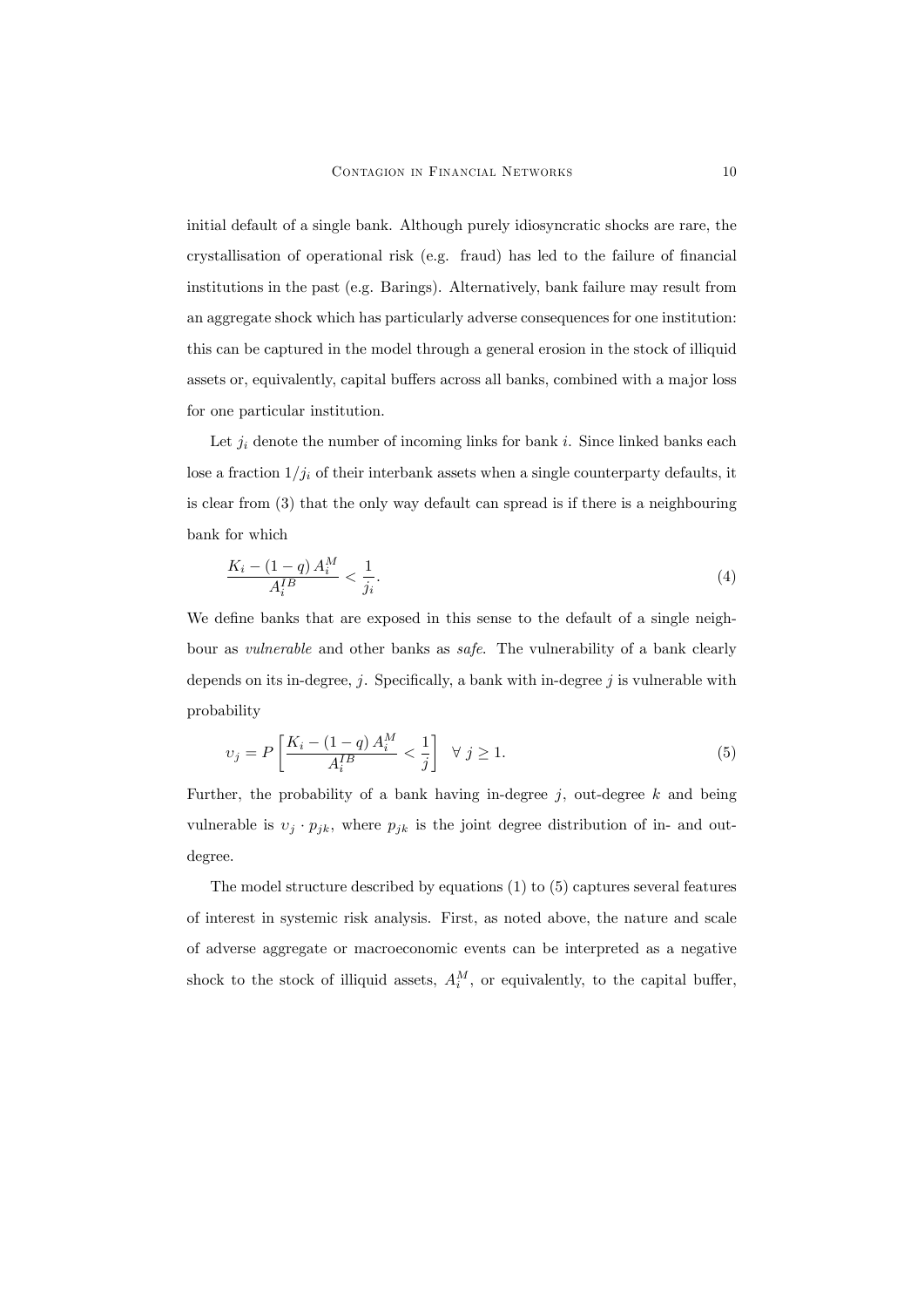$K_i$ . Second, idiosyncratic shocks can be modelled by assuming the exogenous default of a bank. Third, the structural characteristics of the financial system are described by the distribution of interbank linkages,  $p_{jk}$ . And finally, liquidity effects associated with the potential knock-on effects of default on asset prices are captured by allowing q to vary. To keep matters simple, we initially fix  $q = 1$ , returning later to endogenise it.

#### 2.2. Generating Functions and the Transmission of Shocks

In sufficiently large networks, for contagion to spread beyond the first neighbours of the initially defaulting bank, those neighbours must themselves have outgoing links (i.e. liabilities) to other vulnerable banks.<sup>10</sup> We therefore define the probability generating function for the joint degree distribution of a vulnerable bank as

$$
\mathcal{G}(x,y) = \sum_{j,k} v_j \cdot p_{jk} \cdot x^j \cdot y^k. \tag{6}
$$

The generating function contains all the same information that is contained in the degree distribution,  $p_{jk}$ , and the vulnerability distribution,  $v_j$ , but in a form that allows us to work with sums of independent draws from different probability distributions. Specifically, for our purposes, it generates all the moments of the degree distribution of only those banks that are vulnerable. Note that probability generating functions are the discrete analogue of moment generating functions.

<sup>&</sup>lt;sup>10</sup> If the number of nodes, n, is sufficiently large, banks are highly unlikely to be exposed to more than one failed bank after the first round of contagion, meaning that safe banks will never fail in the second round. This assumption clearly breaks down either when  $n$  is small or when contagion spreads more widely. However, the logic of this section still holds in both cases: in the former, the exact solutions derived for large  $n$  will only approximate reality (this is confirmed by the numerical results in section 3); in the latter, the exact solutions will apply but the extent of contagion will be affected, as discussed further in section 2.4.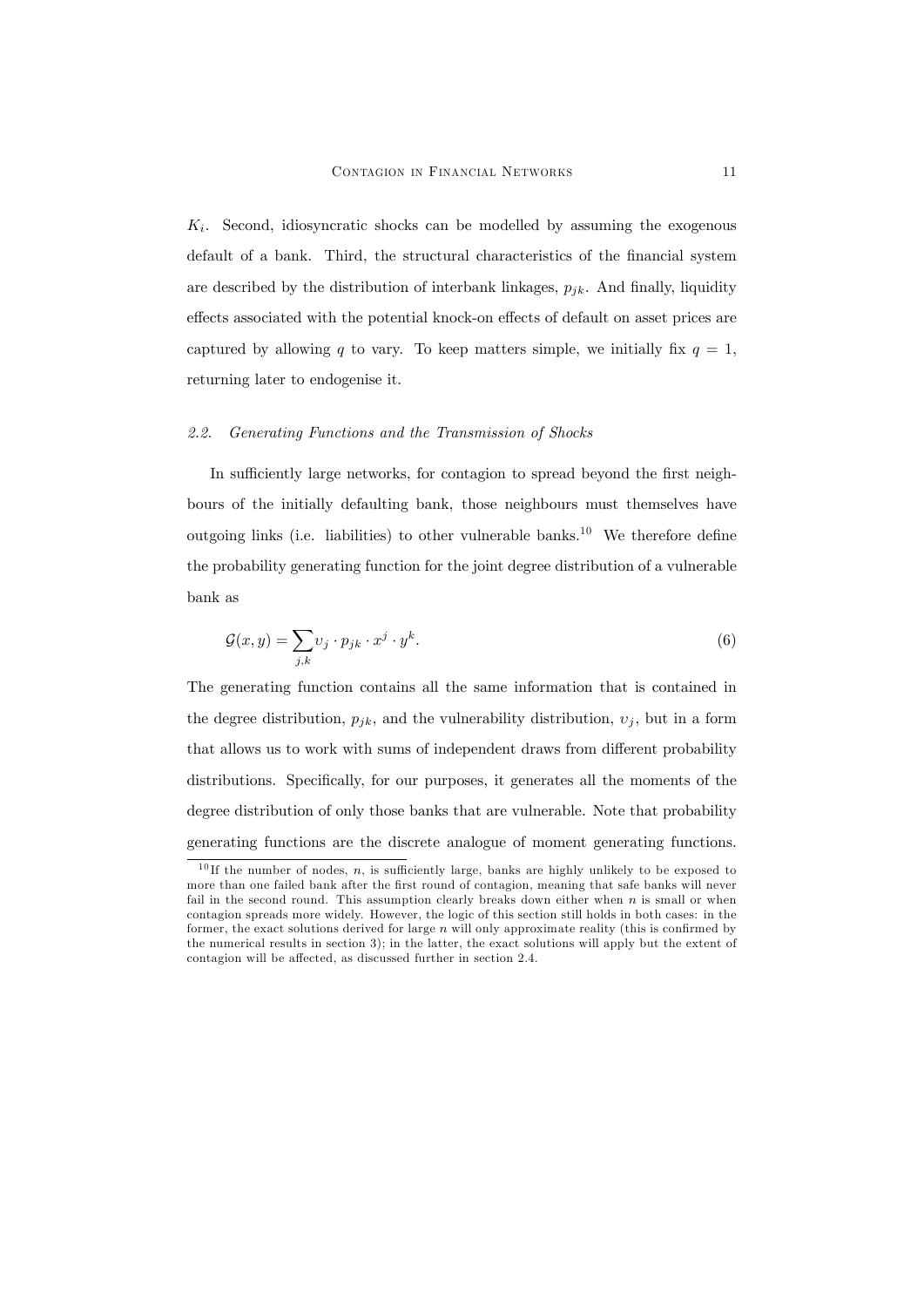The appendix provides a detailed description of their key properties, focussing on those which are used in this paper.

Since every interbank asset of a bank is an interbank liability of another, every outgoing link for one node is an incoming link for another node. This means that the average in-degree in the network,  $\frac{1}{n} \sum_i j_i = \sum_{j,k} j p_{jk}$ , must equal the average out-degree,  $\frac{1}{n} \sum_i k_i = \sum_{j,k} k p_{jk}$ . We refer to this quantity as the *average degree* and denote it by

$$
z = \sum_{j,k} j p_{jk} = \sum_{j,k} k p_{jk}.\tag{7}
$$

Using equation (7), the average degree of a vulnerable bank to other vulnerable banks,  $z_v$ , can be obtained from the generating function as

$$
z_v = \frac{\partial \mathcal{G}}{\partial x}\Big|_{x,y=1} = \frac{\partial \mathcal{G}}{\partial y}\Big|_{x,y=1} = v_j \cdot z. \tag{8}
$$

From  $\mathcal{G}(x, y)$ , we can define a single-argument generating function,  $G_0(y)$ , for the number of links leaving a randomly chosen vulnerable bank. This is given by

$$
G_0(y) = \mathcal{G}(1, y)
$$
  
= 
$$
\sum_{j,k} v_j \cdot p_{jk} \cdot y^k.
$$
 (9)

Note that

$$
\mathcal{G}(1,1) = G_0(1)
$$
\n
$$
= \sum_{j,k} v_j \cdot p_{jk} \tag{10}
$$

so that  $G_0(1)$  yields the fraction of banks that are vulnerable.

We can also define a second single-argument generating function,  $G_1(y)$ , for the number of links leaving a bank reached by following a randomly chosen incoming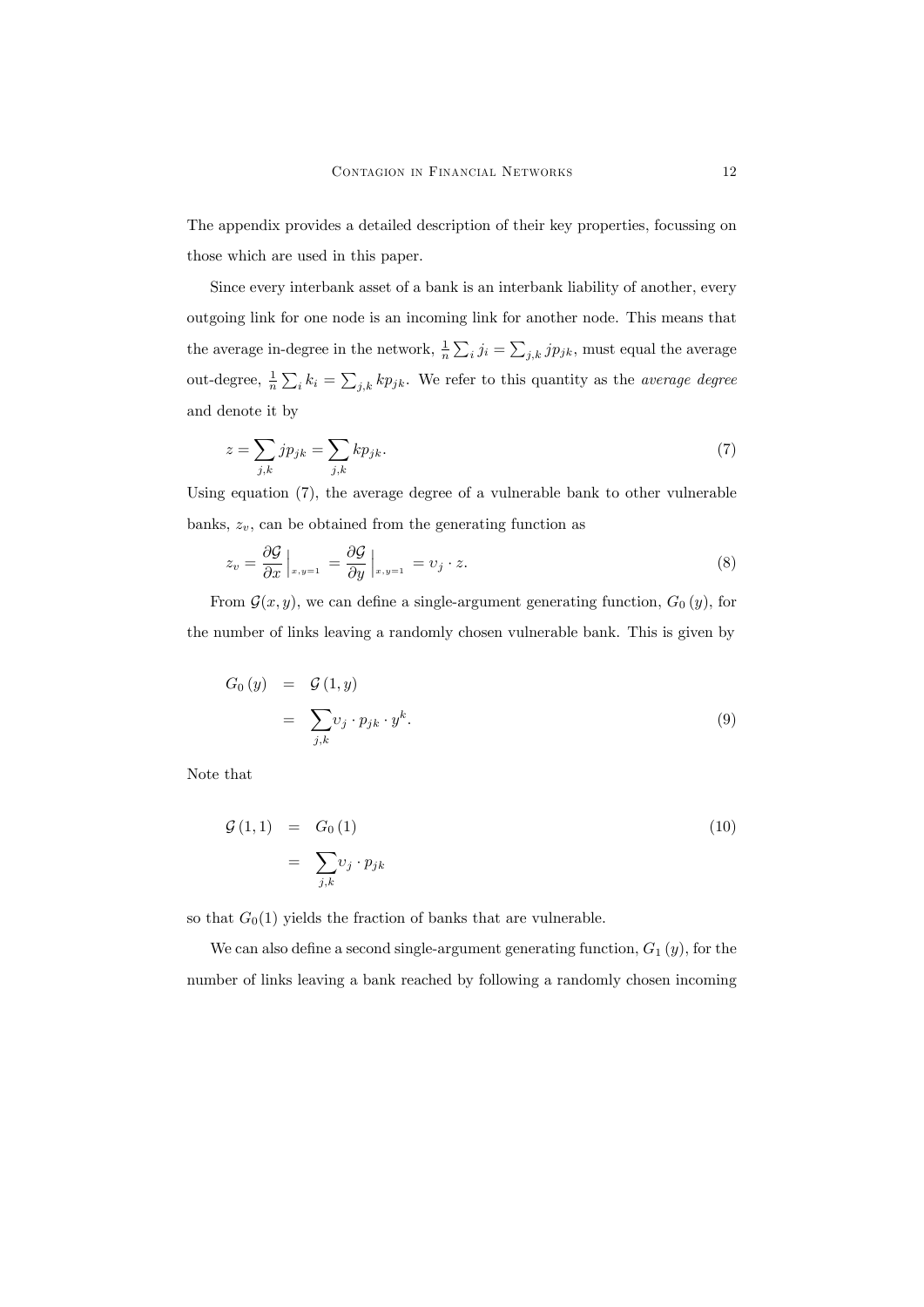link. Because we are interested in the propagation of shocks from one bank to another, we require the degree distribution,  $v_j \cdot r_{jk}$ , of a vulnerable bank that is a random neighbour of our initially chosen bank. The larger the in-degree of this second bank, the more likely it is to be a neighbour and lie at the end of a randomly chosen outward link.<sup>11</sup> So the probability of choosing it is proportional to  $jp_{jk}$  and the corresponding generating function is

$$
G_1(y) = \sum_{j,k} v_j \cdot r_{jk} \cdot y^k = \frac{\sum_{j,k} v_j \cdot j \cdot p_{jk} \cdot y^k}{\sum_{j,k} j \cdot p_{jk}}.
$$
\n(11)

We now describe the distribution of the *cluster* of vulnerable banks that can be reached by following a randomly chosen directed link, following an initial default. The size and distribution of the vulnerable cluster characterises the spread of default across the Önancial network. As Figure 2 illustrates, the pattern of transmission can take many different forms. We can follow a randomly chosen directed link and find a single bank at its end with no further outgoing connections emanating from it. This bank may be safe  $(s)$  or vulnerable  $(v)$ . Or we may find a vulnerable bank with one, two, or more links emanating from it to further clusters. At this point, we assume that the links emanating from the defaulting node are tree-like and contain no cycles or closed loops. This is solely to make an exact solution possible: the thrust of the argument goes through without this restriction and we do not apply it when conducting our numerical simulations in section 3.

Let  $H_1(y)$  be the generating function for the probability of reaching an outgoing cluster of given size by following a random outgoing link after an initial default. As shown in Figure 2, the total probability of all possible forms can be represented

 $11$  See Feld (1991) and Newman (2003) for a detailed analysis of this point.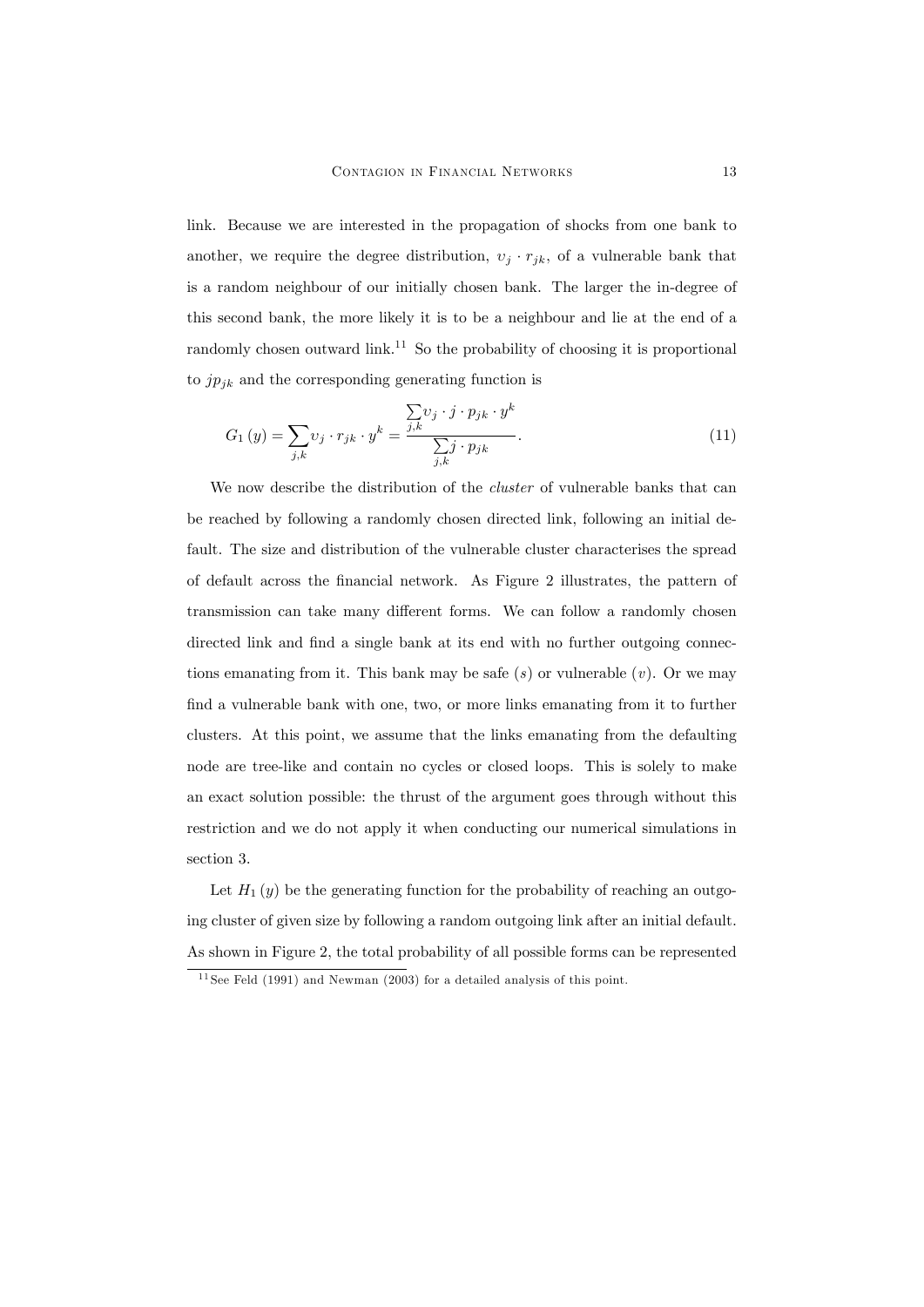self-consistently as the sum of probabilities of hitting a safe bank, hitting only a single vulnerable bank, hitting a single vulnerable bank connected to one other component, two other components, and so on. Each component which may be arrived at is independent. Therefore,  $H_1(y)$  satisfies the following self-consistency condition:

$$
H_1(y) = \Pr\left[reach\ safe\ bank\right] + y\sum_{j,k} \upsilon_j \cdot r_{jk} \cdot \left[H_1\left(y\right)\right]^k,\tag{12}
$$

where the leading factor of  $y$  accounts for the one vertex at the end of the initial edge and we have used the fact that if a generating function generates the probability distribution of some property of an object, then the sum of that property over m independent such objects is distributed according to the  $m<sup>th</sup>$  power of the generating function (see the appendix). By using equation (11) and noting that  $G_1(1)$  represents the probability that a random neighbour of a vulnerable bank is vulnerable, we may write equation (12) in recursive form as

$$
H_1(y) = 1 - G_1(1) + yG_1(H_1(y)).
$$
\n(13)

It remains to establish the distribution of outgoing vulnerable cluster sizes to which a randomly chosen bank belongs. There are two possibilities that can arise. First, a randomly chosen bank may be safe. Second, it may have in-degree  $j$ and out-degree k, and be vulnerable, the probability of which is  $v_j \cdot p_{jk}$ . In this second case, each link leads to a vulnerable cluster whose size is drawn from the distribution generated by  $H_1(y)$ . So the size of the vulnerable cluster to which a randomly chosen bank belongs is generated by

$$
H_0(y) = \Pr[bank\; safe] + y \sum_{j,k} v_j \cdot p_{jk} \cdot [H_1(y)]^k
$$
  
= 1 - G<sub>0</sub>(1) + yG<sub>0</sub> [H<sub>1</sub>(y)]. (14)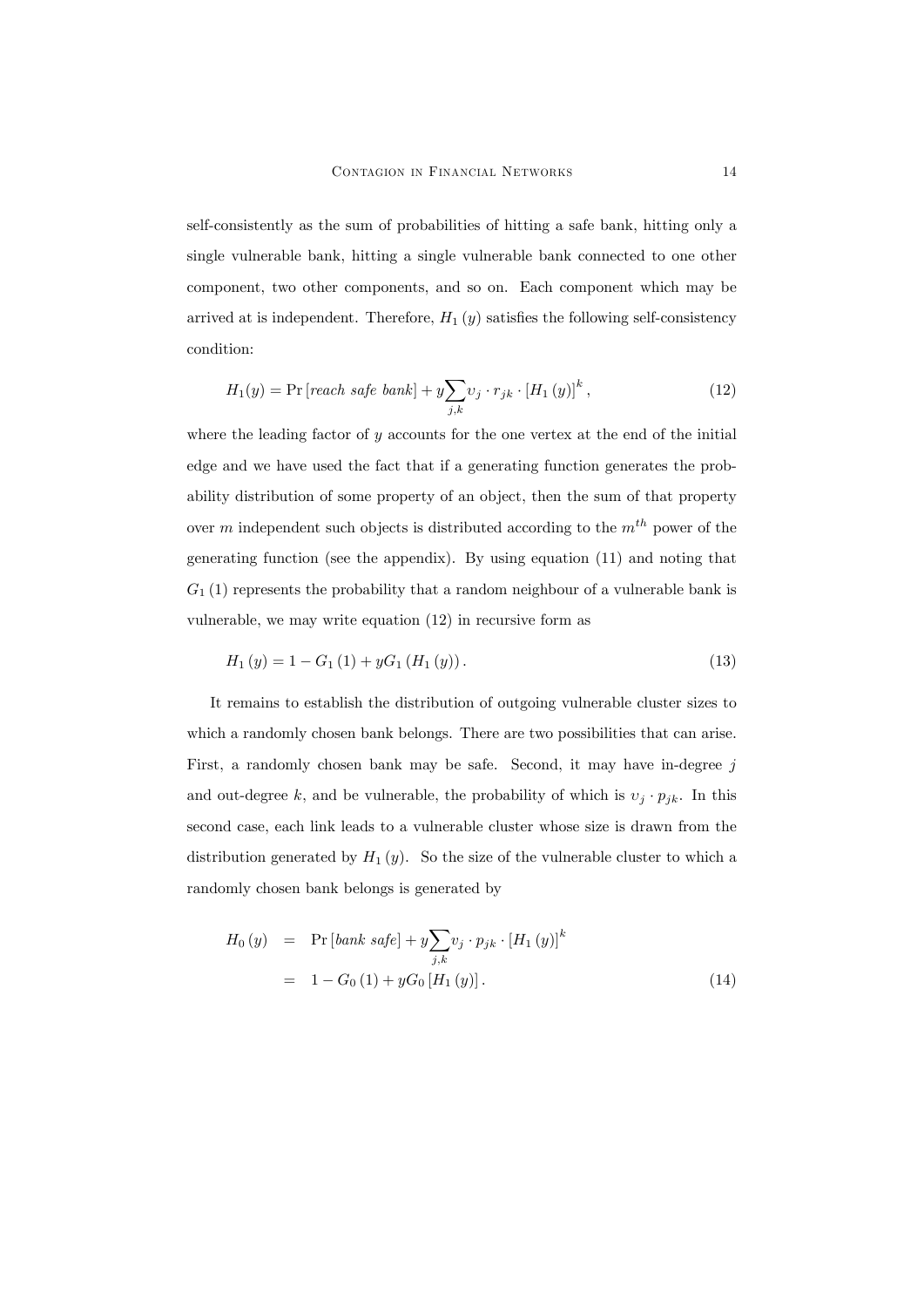And, in principle, we can calculate the complete distribution of cluster sizes by solving equation (13) for  $H_1(y)$  and substituting the result into equation (14).

## 2.3. Phase Transitions

Although it is not usually possible to find a closed-form expression for the complete distribution of cluster sizes in a network, we can obtain closed form expressions for the moments of its distribution from equations (13) and (14). In particular, the average vulnerable cluster size,  $S$ , is given by

$$
S = H_0'(1). \tag{15}
$$

Noting that  $H_1(y)$  is a standard generating function so that  $H_1(1) = 1$  (see the appendix), it follows from equation (14) that

$$
H'_{0}(1) = G_{0}[H_{1}(1)] + G'_{0}[H_{1}(1)]H'_{1}(1)
$$
\n
$$
= G_{0}(1) + G'_{0}(1)H'_{1}(1).
$$
\n(16)

And we know from equation (13) that

$$
H_1'(1) = \frac{G_1(1)}{1 - G_1'(1)}.\t(17)
$$

So, substituting equation (17) into (16) yields

$$
S = G_0(1) + \frac{G_0'(1) G_1(1)}{1 - G_1'(1)}
$$
\n(18)

From equation (18), it is apparent that the points which mark the *phase tran*sitions at which the average vulnerable cluster size diverges are given by

$$
G_1'(1) = 1,\t\t(19)
$$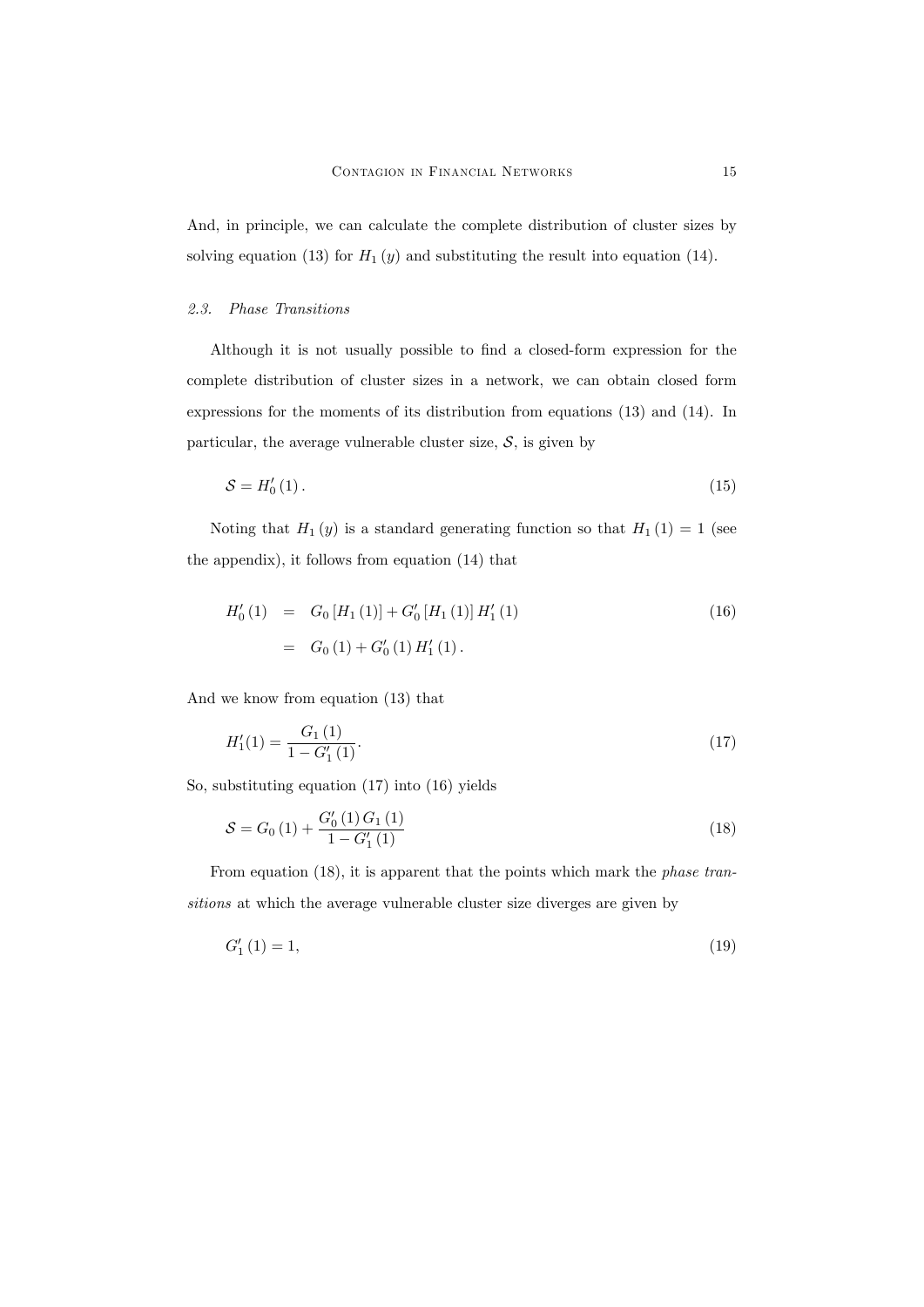or, equivalently, by

$$
\sum_{j,k} j \cdot k \cdot v_j \cdot p_{jk} = z \tag{20}
$$

where we have used equations  $(7)$  and  $(11)$ .

The term  $G'_{1}(1)$  is the average out-degree of a vulnerable first neighbour, counting only those links that end up at another vulnerable bank. If this quantity is less than one, all vulnerable clusters are small and contagion dies out quickly since the number of vulnerable banks reached declines. But if  $G'_{1}(1)$  is greater than one, a "giant" vulnerable cluster  $-$  a vulnerable cluster whose size scales linearly with the size of the whole network  $-$  exists and occupies a finite fraction of the network. In this case, system-wide contagion is possible: with positive probability, a random initial default at one bank can lead to the spread of default across the entire vulnerable portion of the financial network.

As z increases, the  $\sum$  $\sum_{j,k} j \cdot k \cdot p_{jk}$  term in equation (20) increases monotonically but  $v_i$  falls. So equations (19) and (20) will either have two solutions or none at all. In the Örst case, there are two phase transitions and a continuous window of (intermediate) values of  $z$  for which contagion is possible. For values of  $z$  that lie outside the window and below the lower phase transition, the  $\Sigma$  $\sum_{j,k} j \cdot k \cdot p_{jk}$  term is too small and the network is insufficiently connected for contagion to spread (consider what would happen in a network with no links); for values of  $z$  outside the window and above the upper phase transition, the  $v_i$  term is too small and contagion cannot spread because there are too many safe banks.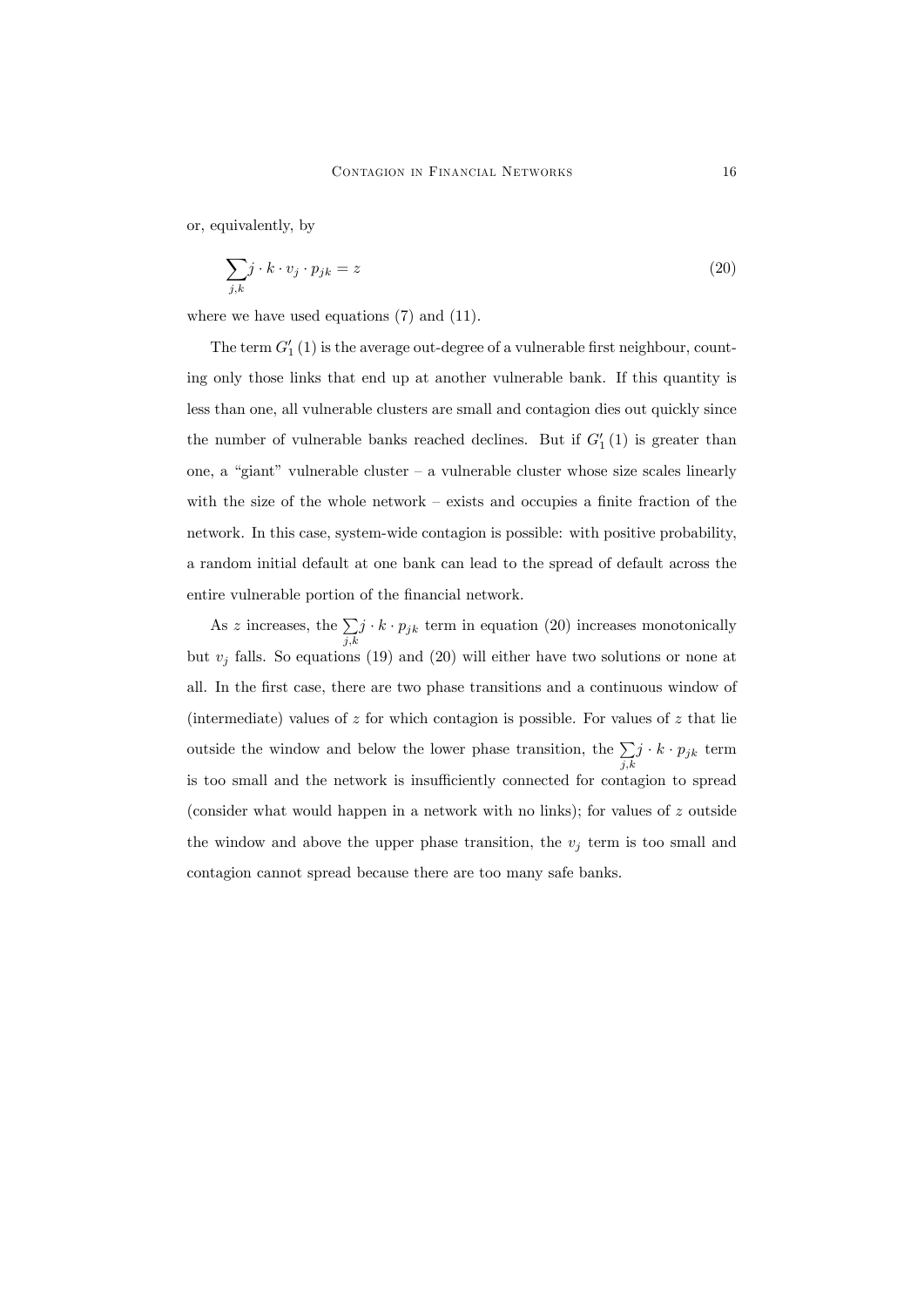#### 2.4. The Probability and Spread of Contagion

From a system stability perspective, we are primarily interested in contagion within the giant vulnerable cluster. This only emerges for intermediate values of z, and only when the initially defaulting bank is either in the giant vulnerable cluster or directly adjacent to it. The likelihood of contagion is, therefore, directly linked to the size of the vulnerable cluster within the window.<sup>12</sup> Intuitively, near both the lower and upper phase transitions, the probability of contagion must be close to zero since the size of the vulnerable cluster is either curtailed by limited connectivity or by the presence of a high fraction of safe banks. The probability of contagion is thus non-monotonic in  $z$ : initially, the risk-spreading effects stemming from a more connected system will increase the size of the vulnerable cluster and the probability of contagion; eventually, however, risk-sharing effects that serve to reduce the number of vulnerable banks dominate, and the probability of contagion falls.<sup>13</sup>

Near the lower phase transition, the conditional spread of contagion (i.e. conditional on contagion breaking out) corresponds to the size of the giant vulnerable cluster. But, for higher values of  $z$ , once contagion has spread through the entire vulnerable cluster, the assumption that banks are adjacent to no more than one failed bank breaks down. So 'safe' banks may be susceptible to default and contagion can spread well beyond the vulnerable cluster. Therefore, the fraction

 $12$  Note that this is not given by (18) since this equation is derived on the assumption that there are no cycles connecting subclusters. This will not hold in the giant vulnerable cluster.

 $13$  In the special case of a uniform (Poisson) random graph in which each possible link is present with independent probability  $p$ , an analytical solution for the size of the giant vulnerable cluster can be obtained using techniques discussed in Watts (2002) and Newman (2003). Since this does not account for the possibility of contagion being triggered by nodes directly adjacent to the vulnerable cluster, it does not represent an analytical solution for the probability of contagion. However, it highlights that the size of the giant vulnerable cluster, and hence the probability of contagion, is non-monotonic in z.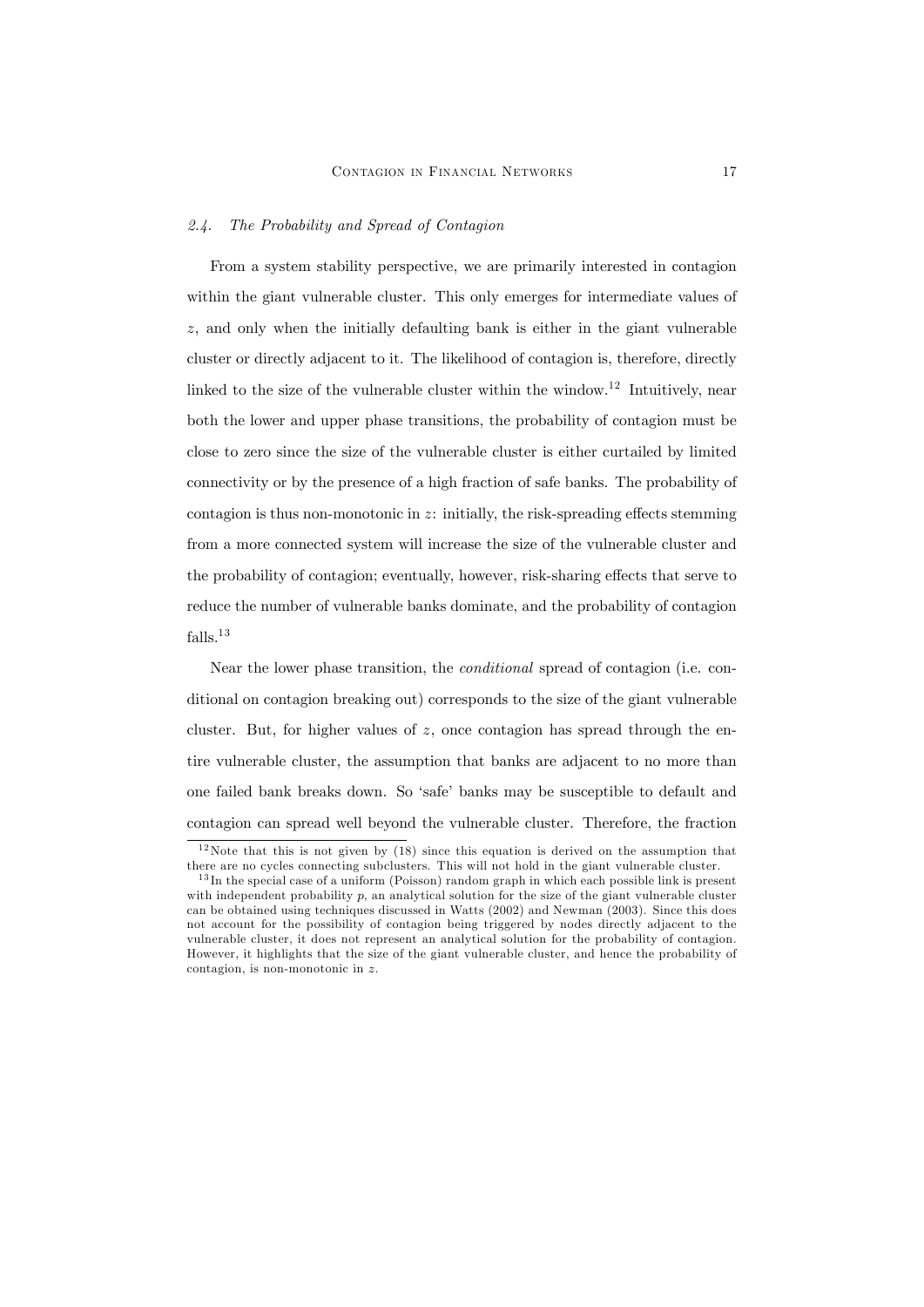of banks affected by episodes of contagion will be greater than the probability of contagion breaking out, with the difference being magnified as  $z$  increases. Indeed, near the upper phase transition, the system exhibits a robust-yet-fragile tendency, with episodes of contagion occurring rarely, but spreading widely when they do take place.

From equation (20), the size of the contagion window is larger if, for a given j,  $v_i$  is larger. Greater levels of vulnerability also increase the size of the giant vulnerable cluster and, hence, the probability of contagion within the range of intermediate  $z$  values. Therefore, it is clear from equation (5) that an adverse shock which erodes capital buffers will both increase the probability of contagion and extend the range of z for which contagious outbreaks are possible.

### 2.5. Relaxing the Diversification Assumptions

In our presentation of the model, we assumed that the total interbank asset position of each bank was independent of the number of incoming links to that bank and that these assets were evenly distributed over each link. In reality, we might expect a bank with a higher number of incoming links to have a larger total interbank asset position. Intuitively, this would curtail the risk-sharing benefits of greater connectivity because the greater absolute exposure associated with a higher number of links would (partially) offset the positive effects from greater diversification. But, as long as the total interbank asset position increases less than proportionately with the number of links, all of our main results continue to apply. In particular,  $v_j$  will still decrease in z, though at a slower rate. As a result, equation (20) will continue to generate two solutions, though in an extended range of cases. The contagion window will thus be wider. On the other hand, if the total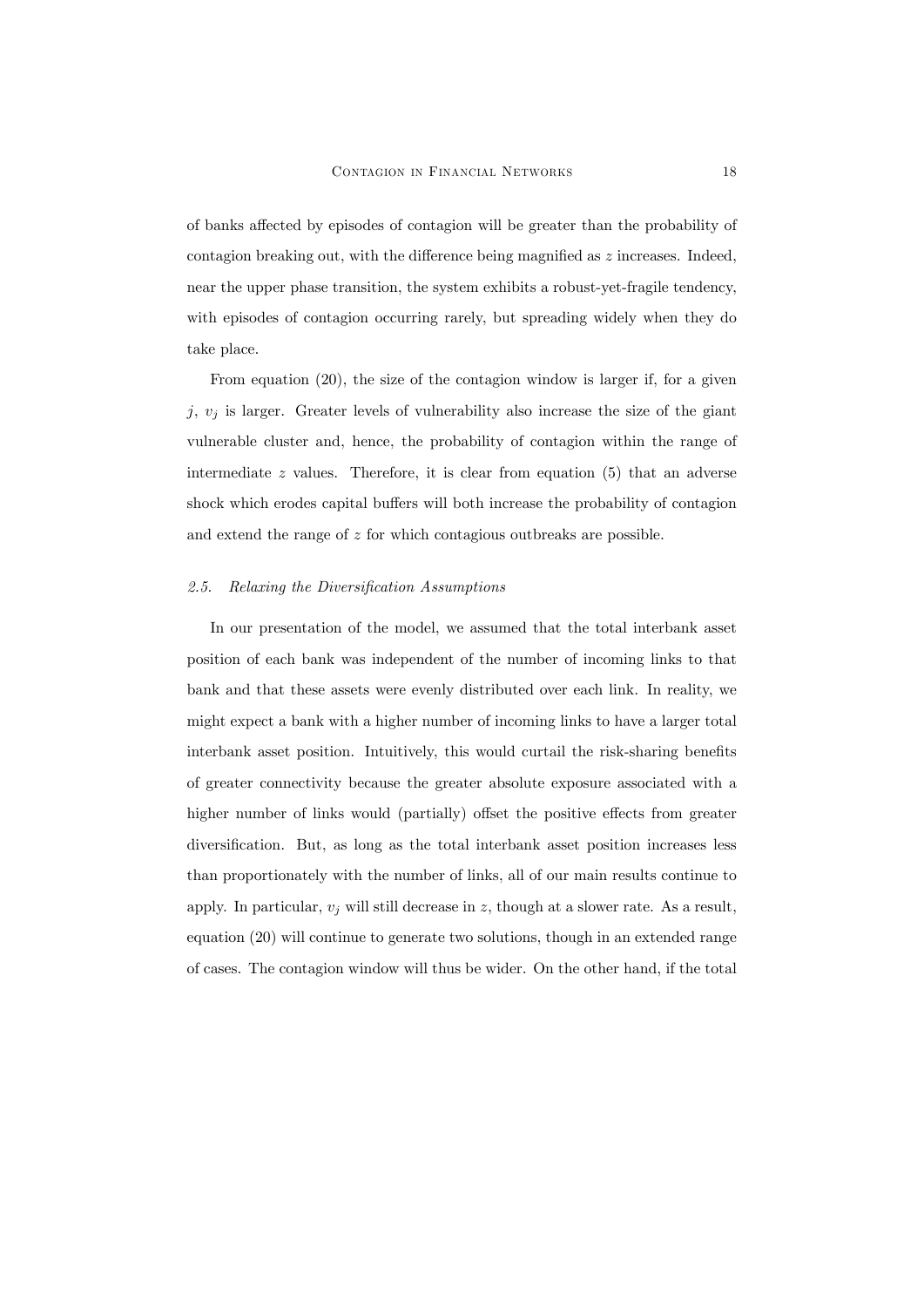interbank asset position increases more than proportionately with the number of links,  $v_i$  will increase in z and greater connectivity will unambiguously increase contagion risk. This latter case does not seem a particularly plausible description of reality.

Assuming an uneven distribution of interbank assets over incoming links would not change any of our fundamental results. In particular,  $v_j$  would still decrease in  $z$ , maintaining the possibility of two solutions to equation (20). But an uneven distribution of exposures would make banks vulnerable to the default of particular counterparties for higher values of  $z$  than would otherwise be the case. As a result, the contagion window will be wider.

## 3. Numerical Simulations

### 3.1. Methodology

To illustrate our results, we calibrate the model and simulate it numerically. Although the findings apply to random graphs with arbitrary degree distributions, we assume a uniform (Poisson) random graph in which each possible directed link in the graph is present with independent probability  $p$ . In other words, the network is constructed by looping over all possible directed links and choosing each one to be present with probability  $p$  – note that this algorithm does not preclude the possibility of cycles in the generated network and thus encompasses all of the structures considered by Allen and Gale (2000). Consistent with bankruptcy law, we do not net interbank positions, so it is possible for two banks to be linked with each other in both directions. The average degree, z, is allowed to vary in each simulation. And although our model applies to networks of fully heterogeneous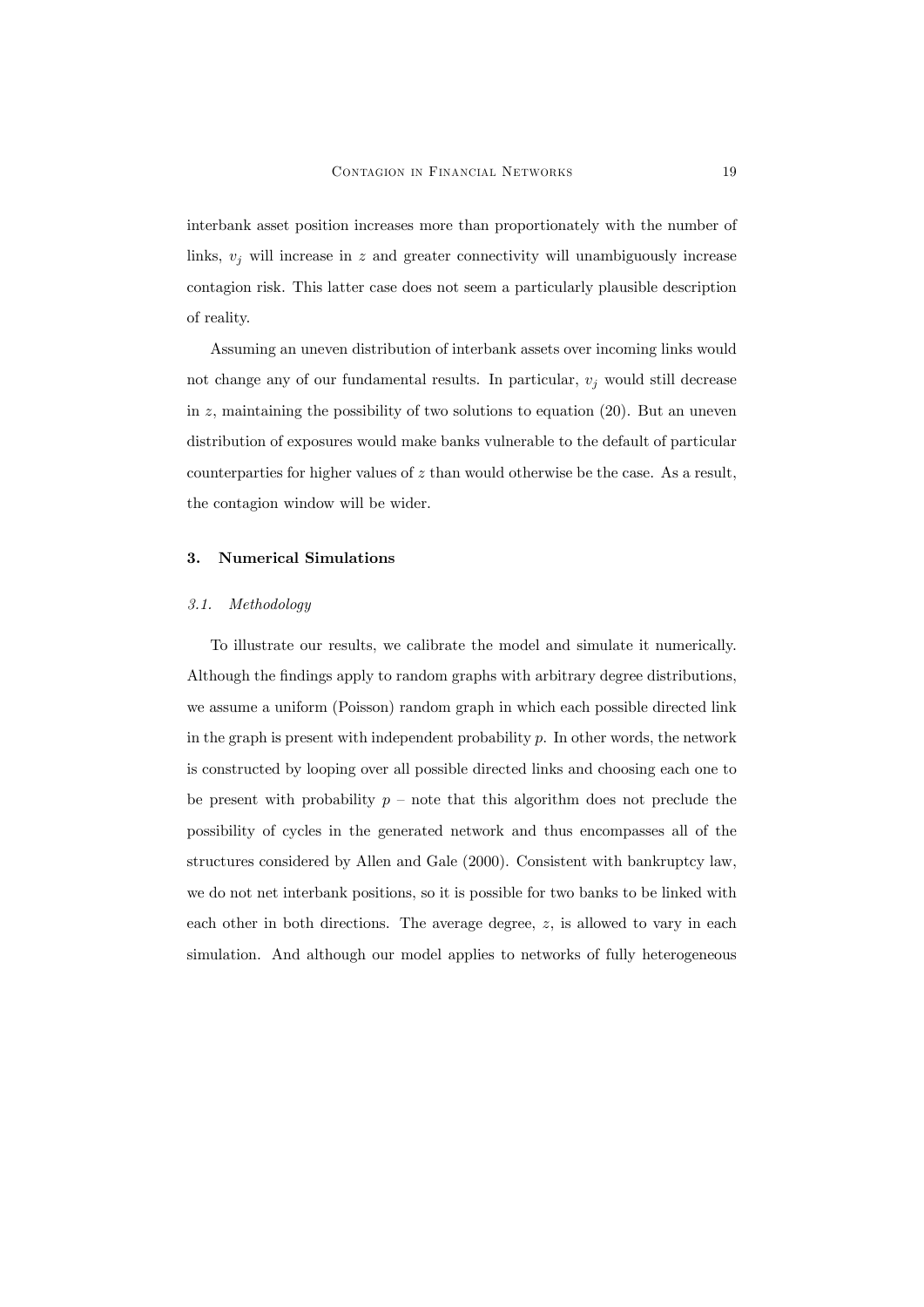financial intermediaries, we take the capital buffers and asset positions on banks' balance sheets to be identical.<sup>14</sup>

As a benchmark, we consider a network of 1,000 banks. Clearly, the number of financial intermediaries in a system depends on how the system is defined and what counts as a financial intermediary. But several countries have banking networks of this size, and a figure of  $1,000$  intermediaries also seems reasonable if we are considering a global Önancial system involving investment banks, hedge funds, and other players.

The initial assets of each bank are chosen so that they comprise 80% external assets and  $20\%$  interbank assets  $-$  the  $20\%$  share of interbank assets is broadly consistent with the figures for developed countries reported by Upper (2007). Banks' capital buffers are set at  $4\%$ , a figure calibrated from data contained in the 2005 published accounts of a range of large, international financial institutions.<sup>15</sup> Since each bank's interbank assets are evenly distributed over its incoming links, interbank liabilities are determined endogenously within the network structure. And the liability side of the balance sheet is 'topped up' by customer deposits until the total liability position equals the total asset position.

In the experiments that follow, we draw 1,000 realisations of the network for each value of z. In each of these draws, we shock one bank at random, wiping out all of its external assets  $-$  this type of idiosyncratic shock may be interpreted

<sup>&</sup>lt;sup>14</sup>With heterogeneous banks, the critical  $K_i/A_i^{IB}$  ratio, which determines vulnerability in equation (5), would vary across banks. In his undirected framework, Watts (2002) shows that when thresholds such as this are allowed to vary, the qualitative theoretical results continue to apply but the contagion window is wider. Intuitively, with heterogeneity, some banks remain vulnerable even when relatively well connected because they have low capital buffers relative to their interbank asset position. Therefore, incorporating bank heterogeneity into our numerical simulations would simply widen the contagion window. See also Iori et.al (2006) for a discussion of how bank heterogeneity may increase contagion risk.

 $^{15}\rm{Further}$  details are available on request from the authors.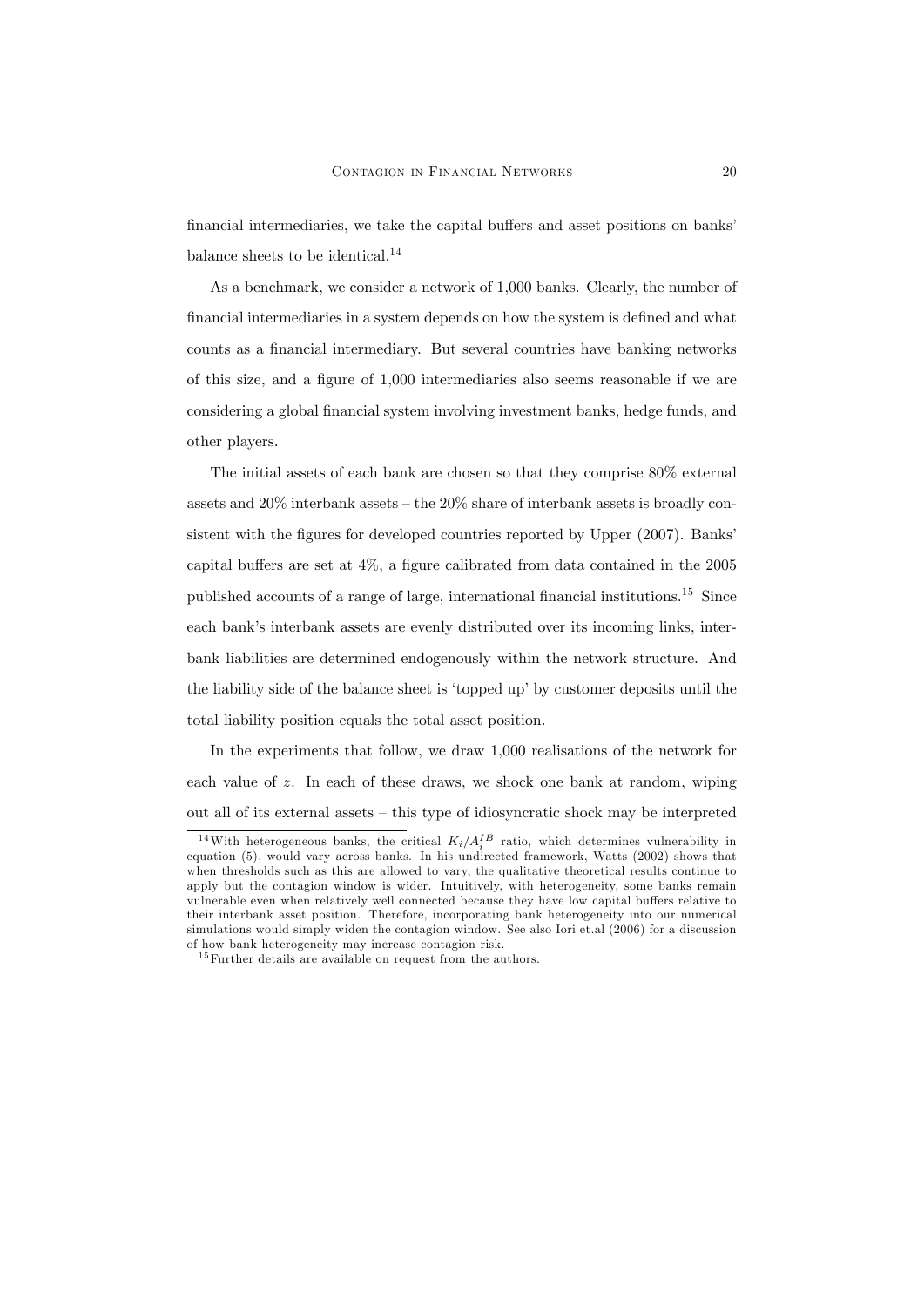as a fraud shock. The failed bank defaults on all of its interbank liabilities. As a result, neighbouring banks may also default if their capital buffer is insufficient to cover their loss on interbank assets. Any neighbouring banks which fail are also assumed to default on all of their interbank liabilities, and the iterative process continues until no new banks are pushed into default.

Since we are only interested in the likelihood and conditional spread of systemwide contagion, we wish to exclude very small outbreaks of default outside the giant vulnerable cluster from our analysis. So, when calculating the probability and conditional spread of contagion, we only count episodes in which over 5% of the system defaults. As well as being analytically consistent on the basis of numerical simulations, a  $5\%$  failure rate seems a suitable lower bound for defining a systemic financial crisis.

### 3.2. Results

Figure 3 summarises the benchmark case. In this and all subsequent diagrams, the extent of contagion measures the fraction of banks which default, conditional on contagion over the 5% threshold breaking out.

The benchmark simulation confirms the results and intuition of sections 2.3 and 2.4. Contagion only occurs within a certain window of  $z$ . Within this range, the probability of contagion is non-monotonic in connectivity, peaking at approximately 0.8 when  $z$  is between 3 and 4. Near the lower phase transition, the conditional spread of contagion is approximately the same as the frequency of  $\text{contagion} - \text{in this region}, \text{contagion breaks out when any bank in the giant vul-}$ nerable cluster is shocked and spreads to the entire cluster, but not beyond.

For higher values of z, however, a large proportion of banks in the network fail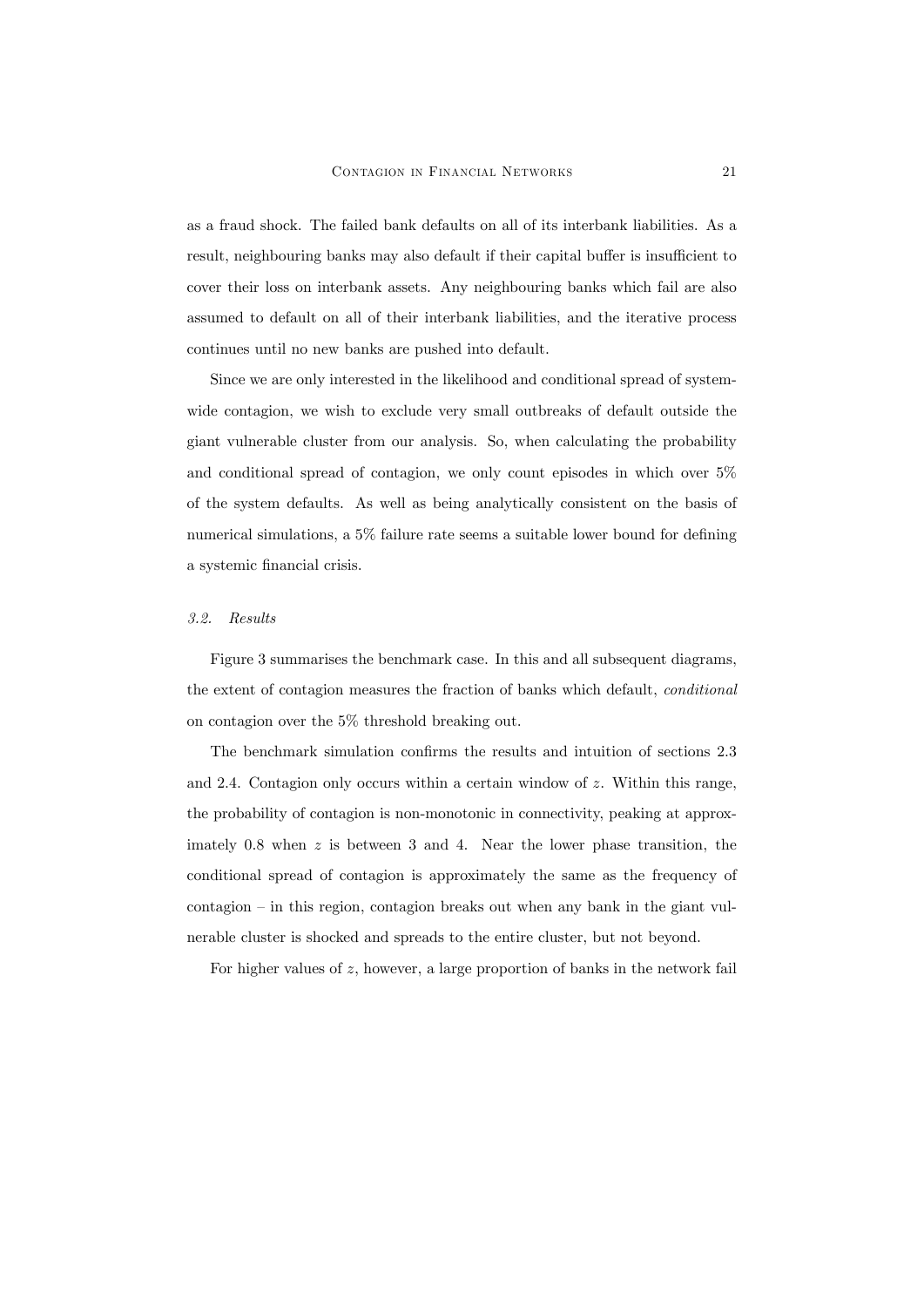when contagion breaks out. Of particular interest are the points near the upper phase transition: when  $z > 8$ , contagion never occurs more than five times in 1,000 draws; but in each case where it does break out, every bank in the network fails. This highlights that a priori indistinguishable shocks to the network have vastly different consequences for contagion.

In Figure 4, we compare our benchmark results with the limiting case, since our analytical results only strictly apply in the limit as  $n \to \infty$ . Watts (2002) notes that numerical results in random graph models approximate analytical solutions in the vicinity of  $n = 10,000$ . Figure 4 demonstrates that a smaller number of nodes in the benchmark simulation does not fundamentally affect the results: the contagion window is widened slightly, but the qualitative results of the analytical model remain intact.

Figure 5 considers the effects of varying banks' capital buffers. As expected, an erosion of capital buffers both widens the contagion window and increases the probability of contagion for fixed values of  $z$ .<sup>16</sup> For small values of z, the extent of contagion is also slightly greater when capital buffers are lower but, in all cases, it reaches one for sufficiently high values of  $z$ . When the capital buffer is increased to 5%, however, this occurs well after the peak probability of contagion. This neatly illustrates how increased connectivity can simultaneously reduce the probability of contagion but increase its spread conditional on it breaking it out.

Figure 6 illustrates how changes in the average degree and capital buffers jointly affect the *expected* number of defaults in the system. Since this diagram does not isolate the probability of contagion from its potential spread, rare but high-impact events appear in the benign (flat) region as the expected number of defaults in

 $16$ Reduced capital buffers may also increase the likelihood of an initial default. Therefore, they may contribute to an increased probability of contagion from this perspective as well.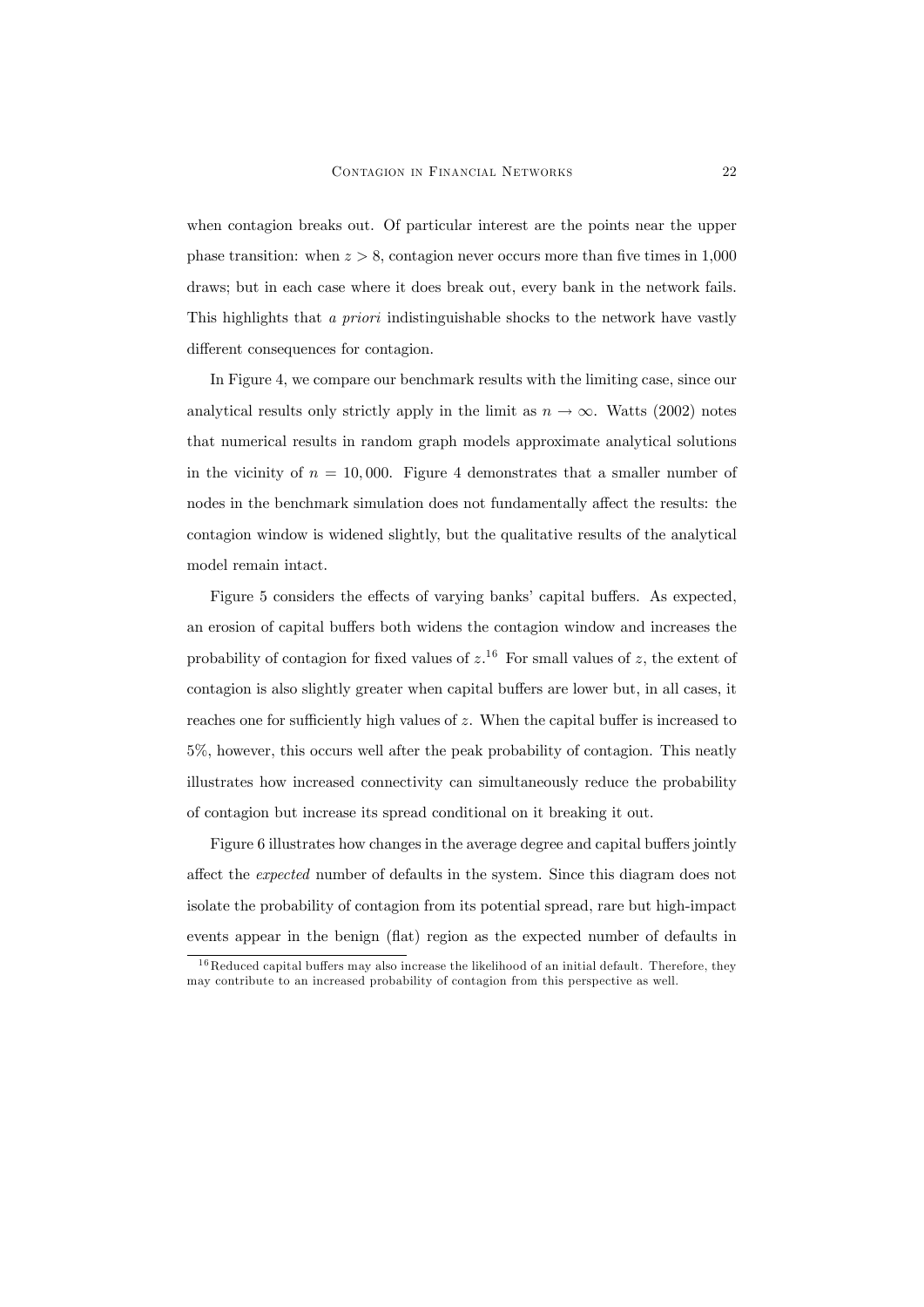these cases is low. Figure 6 serves to highlight another non-linear feature of the system: when capital buffers are eroded to critical levels, the level of contagion risk can increase extremely rapidly.

Finally, in Figure 7, we relax the zero recovery assumption. Instead, we assume that when a bank fails, its default in the interbank market equals its asset shortfall (i.e. its outstanding loss after its capital buffer is absorbed) plus half of any remaining interbank liabilities, where the additional amount is interpreted as reflecting bankruptcy costs that are lost outside the system.<sup>17</sup> As we might expect, this reduces the likelihood of contagion because fewer banks are vulnerable when the recovery rate can be positive. But it is also evident that relaxing the zero recovery assumption does not fundamentally affect our broad results.

#### 3.3. Interpretation and Discussion

Contagious crises occur infrequently in developed countries, suggesting that Önancial systems are located near to, or above, the upper phase transition of our model. The findings of Soramaki et.al (2007), who report average degrees in financial systems of 15, are consistent with this. Given that banks' capital buffers are generally set to withstand 99.9% of credit risk shocks, it is not inconceivable that a one-in-a-thousand event might be needed to trigger contagion.

Our framework implies that financial systems exhibit a robust-yet-fragile tendency. Although the likelihood of contagion may be very low, its potential impact could be extremely widespread. Moreover, even if contagion from idiosyncratic

 $17$  Since interbank assets make up  $20\%$  of each bank's total asset position, interbank liabilities must, on average, make up 20% of total liabilities. Therefore, for the average bank, if we take (insured) customer deposits as senior, the maximum bankruptcy cost under this assumption is 10% of total assets / liabilities, which accords with the empirical estimates of bankruptcy costs in the banking sector reported by James (1991).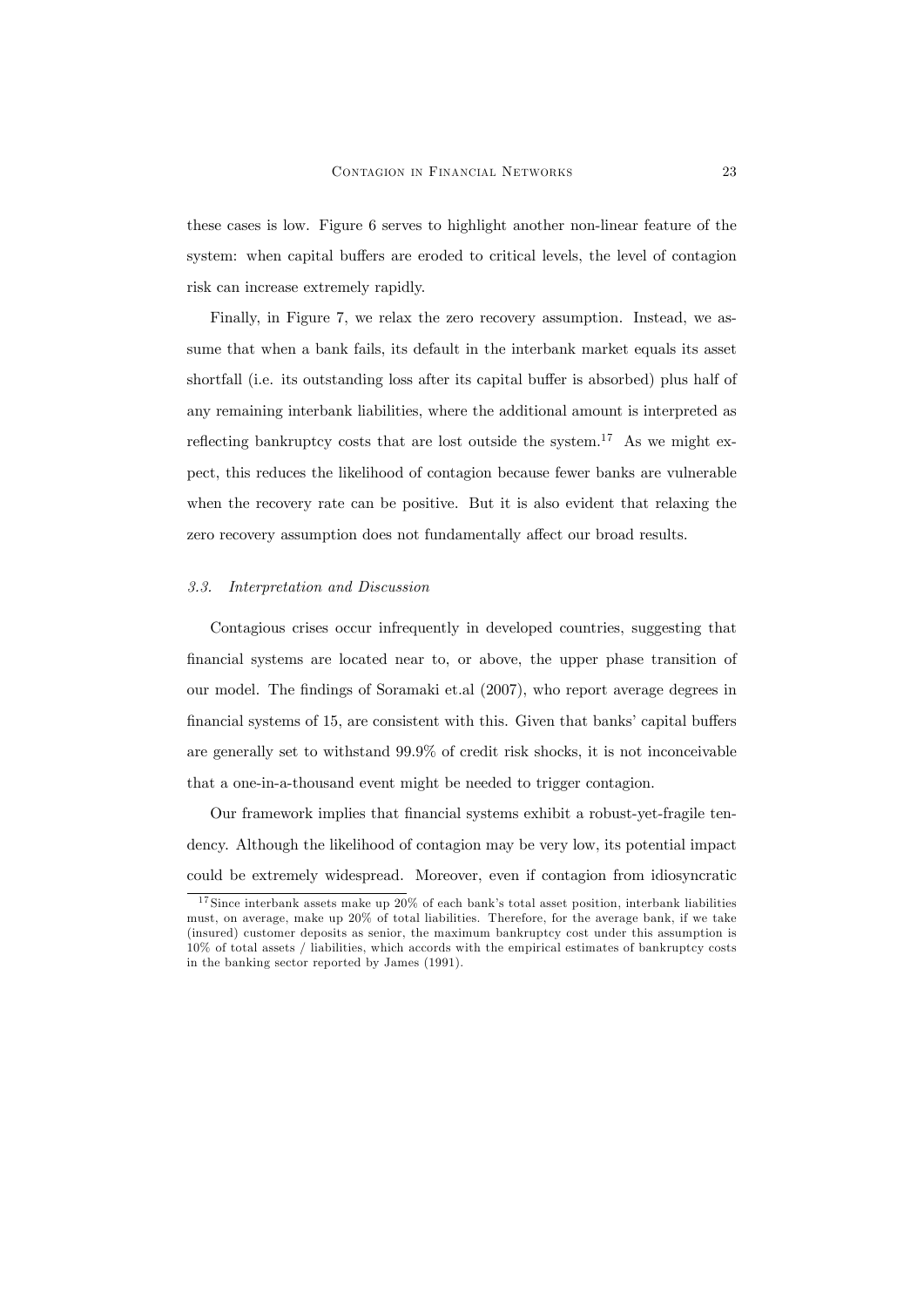shocks never occurs when banks have relatively high capital buffers, Figure 5 highlights that if an adverse aggregate shock, such as a macroeconomic downturn, erodes capital buffers, the system could be susceptible to contagion risk.

A priori indistinguishable shocks also have vastly different consequences in our model. Although the system may be robust to most shocks of a given size, if it is hit by a similarly sized shock at a particular pressure point, possibly reflecting a structural weakness, the ensuing financial instability could be significant. It cautions against assuming that the past resilience of the financial system to large shocks will continue to apply to future shocks of a similar magnitude. Related work by Albert et.al (2000) considers this issue further.

# 4. Liquidity Risk

We now incorporate liquidity effects into our analysis. When a bank fails, Önancial markets may have a limited capacity to absorb the illiquid external assets which are sold. As a result, the asset price may be depressed. Following Schnabel and Shin (2004) and Cifuentes et.al (2005), suppose that the price of the illiquid asset,  $q$ , is given by

$$
q = e^{-\alpha x},\tag{21}
$$

where  $x > 0$  is the fraction of system (illiquid) assets which have been sold onto the market (if assets are not being sold onto the market,  $q = 1$ ). We calibrate  $\alpha$  so that the asset price falls by 10% when one-tenth of system assets have been sold.

We integrate this pricing equation into our numerical simulations. Specifically, when a bank defaults, all of its external assets are sold onto the market, reducing the asset price according to equation (21). We assume that when the asset price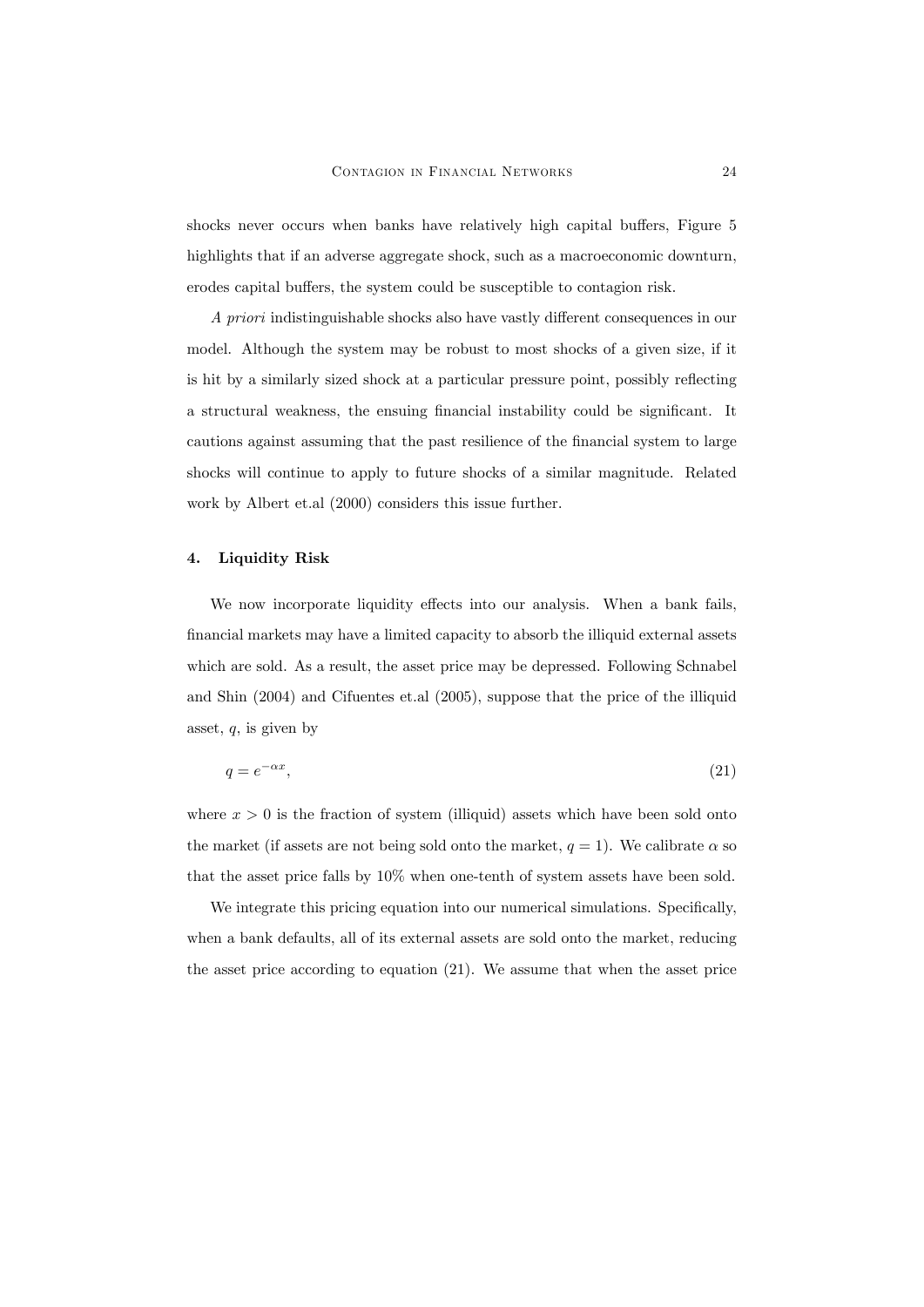falls, the external assets of all other banks are marked-to-market to reflect the new asset price. From equation  $(5)$ , it is clear that this will reduce banks' capital buffers and has the potential to make some banks vulnerable, possibly tipping them into default.

The incorporation of (market) liquidity risk introduces a second potential source of contagion into the model from the asset-side of banks' balance sheets. Note, however, that liquidity risk only materialises upon default. Realistically, asset prices are likely to be depressed by asset sales before any bank defaults. So accounting only for the post-default impact probably understates the true effects of liquidity risk.

Figure 8 illustrates the effects of incorporating liquidity risk into the model. As we might expect, liquidity effects magnify the extent of contagion when it breaks out. The contagion window also widens.

As shown, liquidity effects do not drastically alter the main results of our model. But this should not be taken to mean that liquidity effects are unimportant. In part, the limited effect of liquidity risk reflects the already high spread of contagion embedded in the benchmark scenario. But if a fraction of banks were assumed to be totally immune to counterparty credit risk (i.e. they would survive even if all their counterparties defaulted), then liquidity risk would probably be much more significant in amplifying the extent of contagion for intermediate levels of connectivity. And, to the extent that liquidity risk materialises before any bank defaults, it can be viewed as having the potential to erode capital buffers and increase the likelihood of an initial default.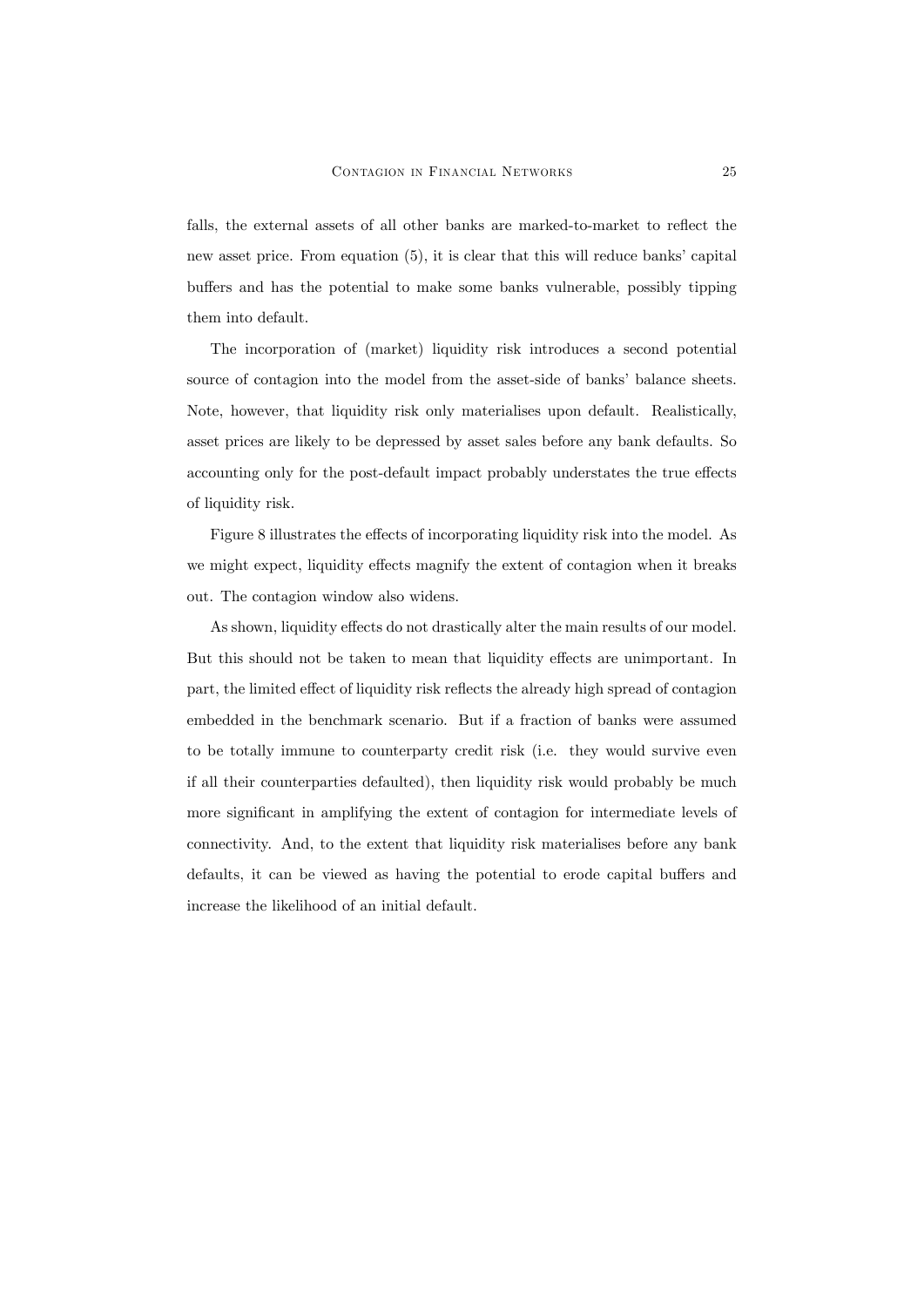#### 5. Relationship to the Empirical Literature

There is a large empirical literature which uses counterfactual simulations to assess the danger of contagion in a range of national banking systems (see Upper, 2007, for a comprehensive survey). This literature has largely tended to use actual or estimated data on interbank lending to simulate the effects of the failure of an individual bank on financial stability.<sup>18</sup> The evidence of contagion risk from idiosyncratic shocks is mixed. Furfine  $(2003)$  and Wells  $(2004)$  report relatively limited scope for contagion in the U.S. and U.K. banking systems. By contrast, Upper and Worms (2004) and Van Lelyveld and Liedorp (2006) suggest that contagion risk may be somewhat higher in Germany and the Netherlands. Meanwhile, Mistruilli's (2007) results for the Italian banking system echo the findings of this paper: he finds that while only a relatively low fraction of banks can trigger contagion, large parts of the system are affected in worst-case scenarios. Moreover, he shows that when moving from an analysis of actual bilateral exposures (which form an incomplete network) to a complete structure estimated using maximum entropy techniques, the probability of contagion is reduced but its spread is widened in worst-case scenarios.

Contagion due to aggregate shocks is examined by Elsinger et.al (2006) who combine a matrix model of interbank lending in the Austrian banking system with models of market and credit risk. They take draws from a distribution of risk factors and compute the effects on banks' solvency, calculating the probability and the severity of contagion. Their findings also echo the results reported in our paper. While contagious failures are relatively rare, if contagion does occur, it

 $18A$  parallel literature explores contagion risk in payment systems – see, for example, Angelini et.al (1996).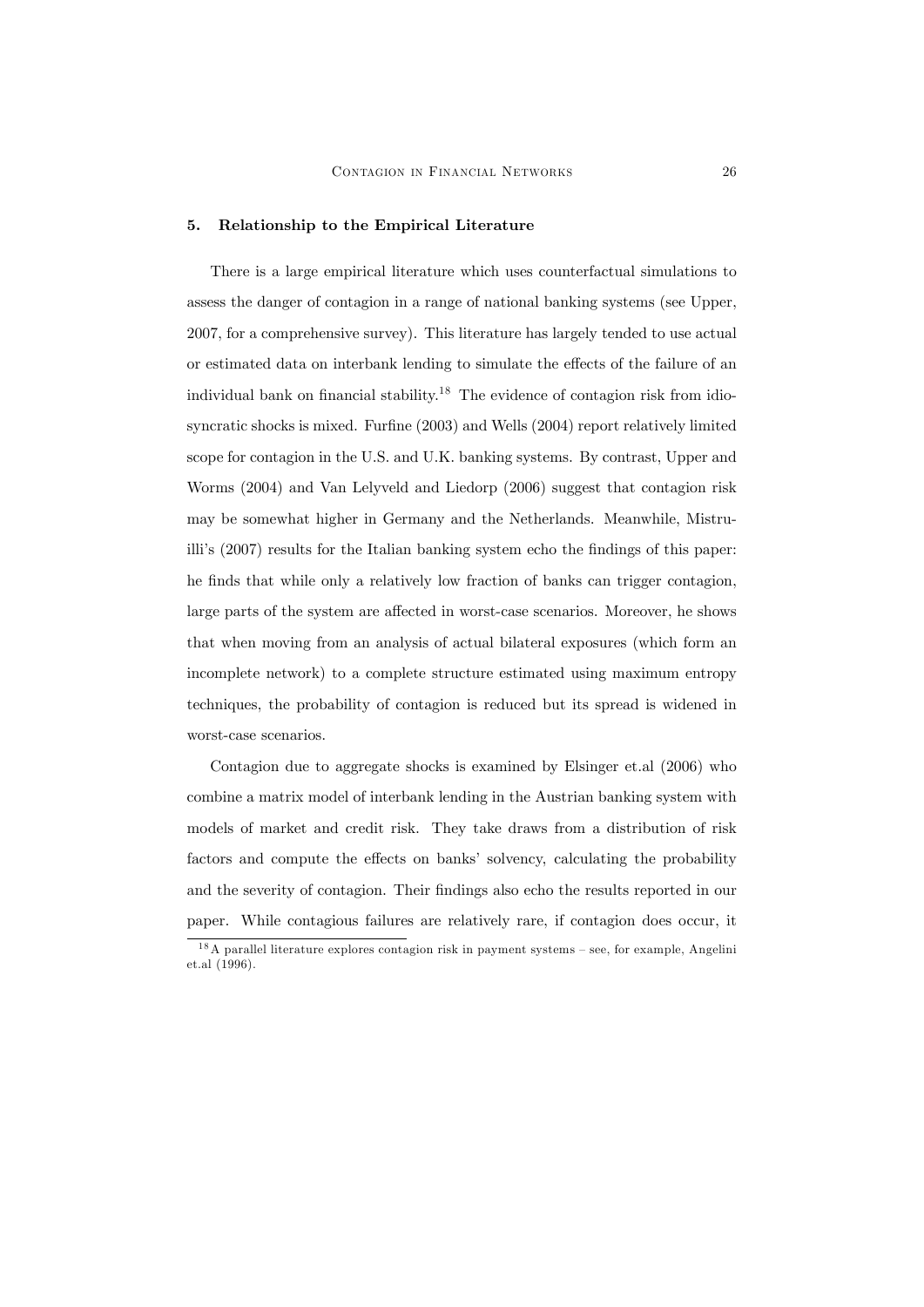affects a large part of the banking system.

Counterfactual simulations have also been used to assess how changes in the structure of interbank loan markets affect the risk of contagion. But these results do not show a clear relationship. Mistrulli (2005) and Degryse and Nguyen (2007) consider how contagion risk has evolved in Italy and Belgium as their banking structures have shifted away from a comparatively complete graph structure towards one with multiple money-centre banks. Their findings suggest that whilst this shift appears to have reduced contagion risk in Belgium, the possibility of contagion risk in Italy appears to have increased.

As noted by Upper (2007), existing empirical studies are plagued by data problems and the extent to which reported interbank exposures reáect true linkages is unclear: generally, interbank exposures are only reported on a particular day once a quarter and exclude a range of items, including intraday exposures. As such, they underestimate the true scale of financial connectivity. Moreover, national supervisory authorities do not generally receive information on the exposures of foreign banks to domestic institutions, making it difficult to model the risk of global contagion in the increasingly international Önancial system. And studies attempting to analyse the effects of changes in network structure on contagion risk are constrained by short time series for the relevant data series.

#### 6. Conclusion

In this paper, we develop a model of contagion in arbitrary financial networks that speaks to policymaker concerns about the transmission of shocks in an era of rapid Önancial globalisation. Our model applies broadly to systems of agents linked together by their financial claims on each other, including through inter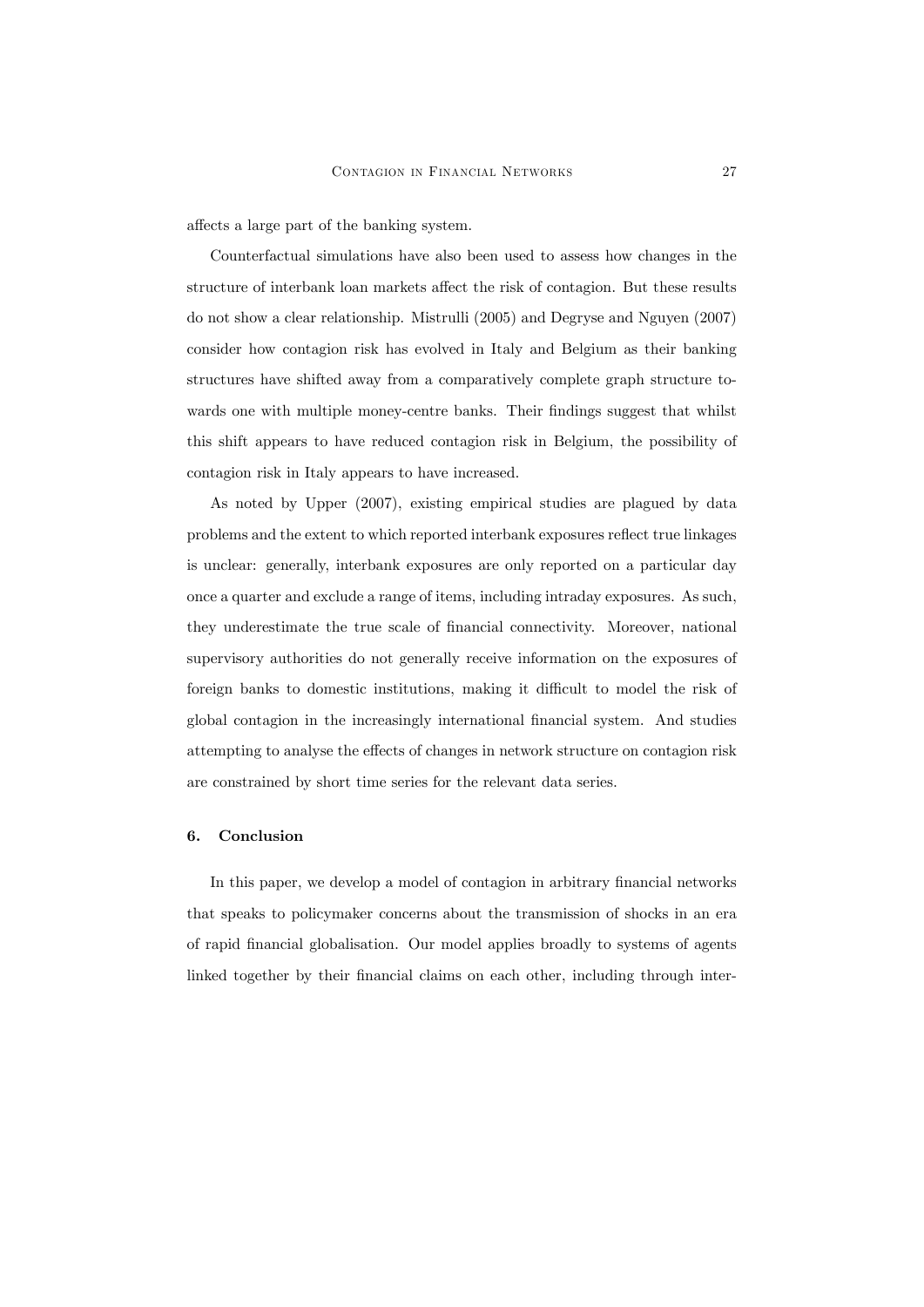bank markets and payment systems. While greater connectivity may reduce the probability of contagion, it could also increase its spread should problems occur. Adverse aggregate shocks and liquidity risk also amplify the likelihood and extent of contagion.

Our results suggest that financial systems may exhibit a robust-yet-fragile tendency. They also highlight how a priori indistinguishable shocks can have vastly different consequences – financial market participants and policymakers would be unwise to draw too much comfort from the resilience of financial systems to past shocks.

The approach provides a first step towards modelling contagion risk when true linkages are unknown. Added realism to the model can be incorporated by, for example, using real balance sheets for each bank and calibrating the joint degree distribution to match observed data, or endogenising the formation of the network. Extending the model in this direction could help guide the empirical modelling of contagion risk and is left for future work.

#### Acknowledgments

This paper represents the views of the authors and should not be thought to represent those of the Bank of England or Monetary Policy Committee members. We thank Emma Mattingley, Nick Moore, Barry Willis, Ruth Yu and, particularly, Jason Dowson for excellent research assistance. We are also grateful to Fabio Castiglionesi, Geoff Coppins, Avinash Dixit, John Driffill, Marcus Miller, Emma Murphy, Merxe Tudela, Jing Yang, and seminar participants at the Bank of England, the University of Warwick research workshop and conference on "World Economy and Global Finance" (Warwick, 11-15 July 2007) and the Uni-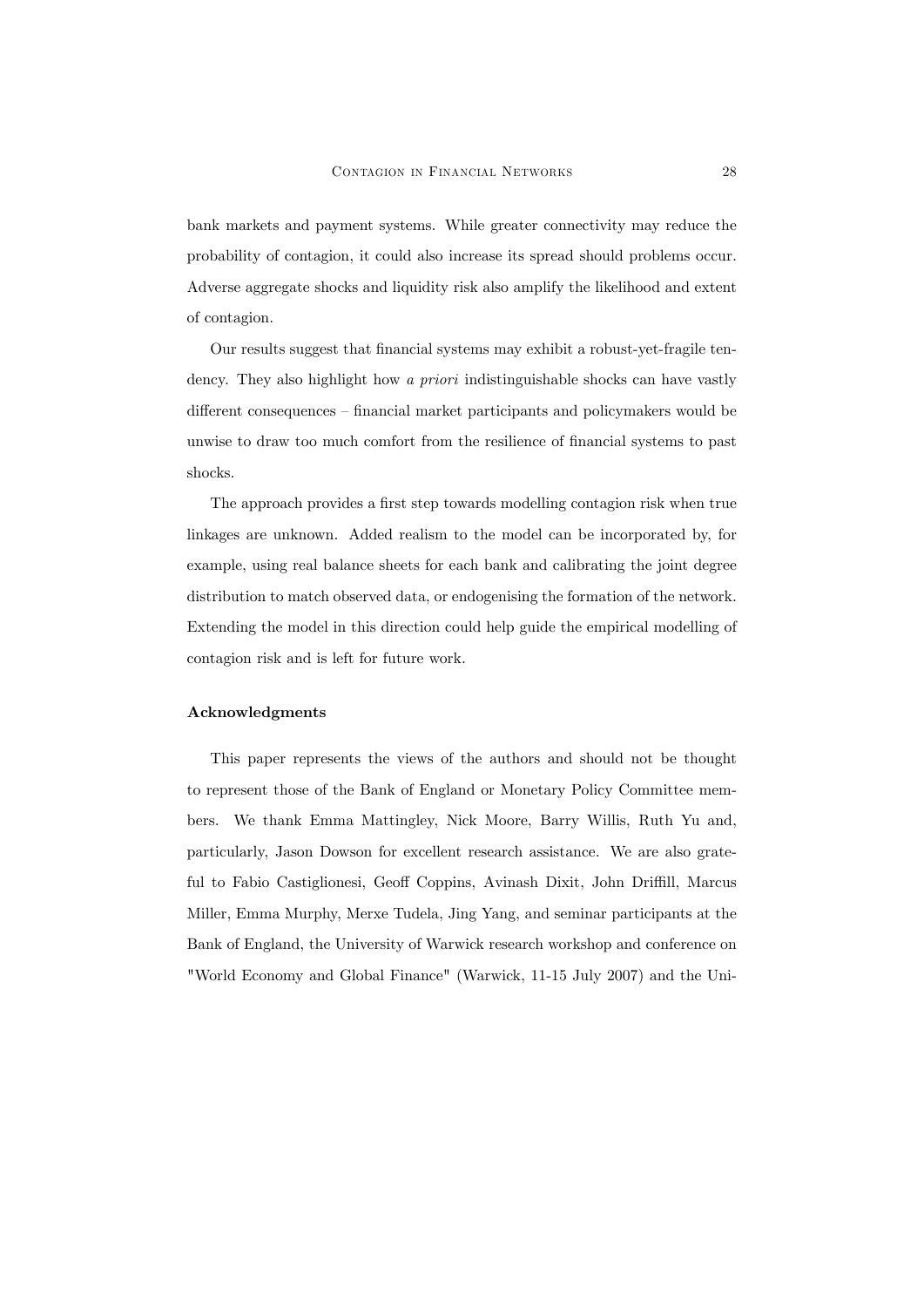Credit Group Conference on "Banking and Finance: Span and Scope of Banks, Stability and Regulation" (Naples, 17-18 December 2007) for helpful comments and suggestions.

## References

- Albert, R, Jeong, H and A-L Barabasi (2000), Attack and error tolerance of complex networks, Nature, 406, 378-382.
- Allen, F and A Babus (2008), Networks in finance, forthcoming in Networkbased Strategies and Competencies, Kleindorfer, P and J Wind (eds.), Wharton School Publishing.
- Allen, F and D Gale (2000), Financial contagion, Journal of Political Economy, 108, 1-33.
- Angelini, P, Maresca, G and D Russo (1996), Systemic risk in the netting system, Journal of Banking and Finance, 20, 853-868.
- Bank of England (2007), Financial stability report, 21 (April).
- Brusco, S and F Castiglionesi (2007), Liquidity coinsurance, moral hazard, and financial contagion, Journal of Finance, 62, 2275-2302.
- Callaway, D, Newman, M, Strogatz, S and D Watts (2000), Network robustness and fragility: percolation on random graphs, Physical Review Letters, 85, 5468- 5471.
- Calvo, G and E Mendoza (2000), Rational contagion and the globalisation of securities markets, Journal of International Economics, 51, 79-113.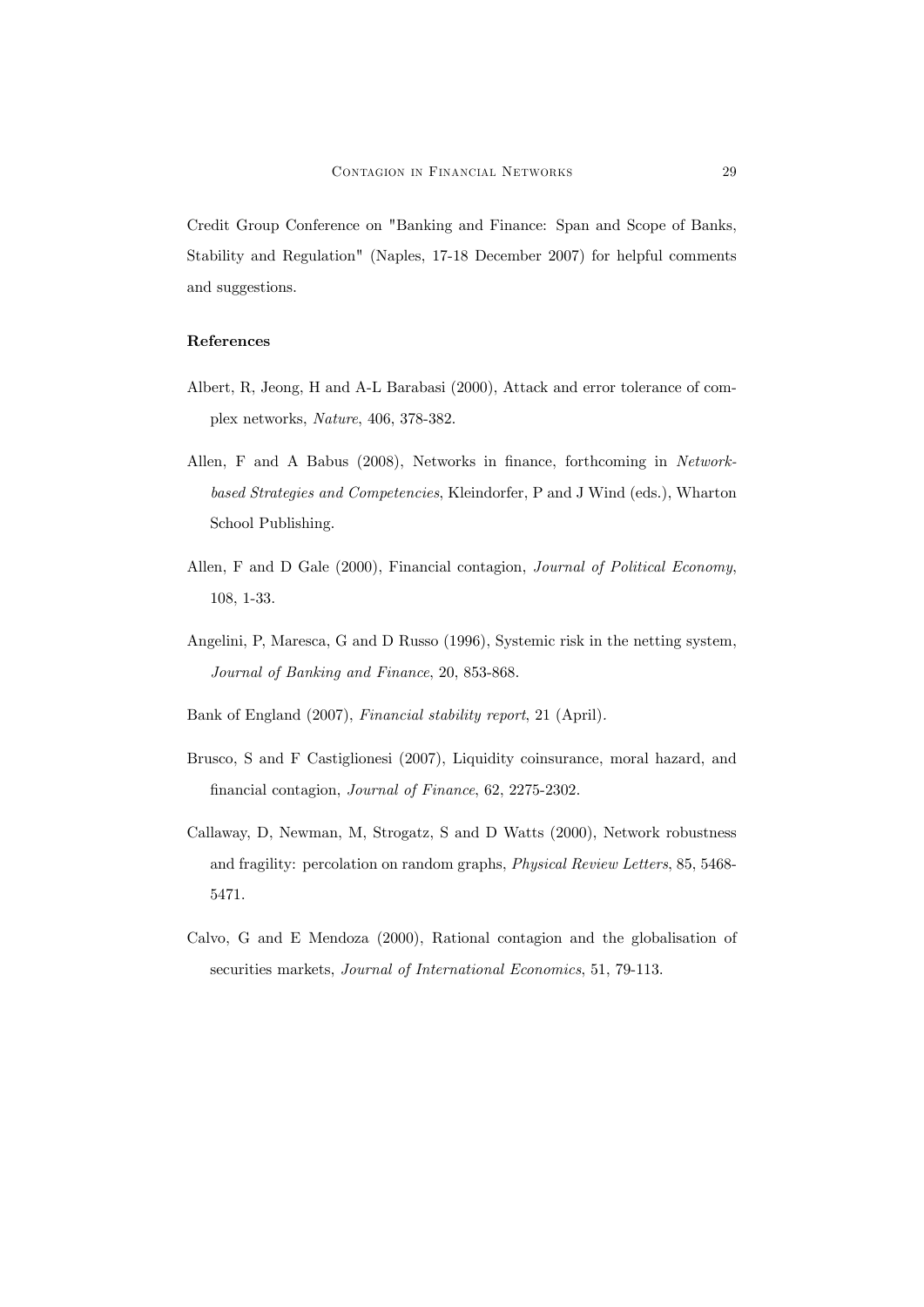- Castiglionesi, F and N Navarro (2007), Optimal fragile financial networks, Tilburg University Discussion Paper #2007-100.
- Cifuentes, R, Ferrucci, G and H S Shin (2005), Liquidity risk and contagion, Journal of the European Economic Association, 3, 556-566.
- Degryse, H and G Nguyen (2007), Interbank exposures: an empirical examination of systemic risk in the Belgian banking system, International Journal of Central Banking, 3, 123-171.
- Eisenberg, L and T Noe (2001), Systemic risk in financial systems, Management Science, 47, 236-249.
- Elsinger, H, Lehar, A and M Summer (2006), Risk assessment for banking systems, Management Science, 52, 1301-1314.
- Feld, S (1991), Why your friends have more friends than you do, American Journal of Sociology, 96, 1464-1477.
- Freixas, X, Parigi, B and J-C Rochet (2000), Systemic risk, interbank relations and liquidity provision by the central bank, Journal of Money, Credit and Banking, 32, 611-638.
- Furfine, C  $(2003)$ , Interbank exposures: quantifying the risk of contagion, *Journal* of Money, Credit and Banking, 35, 111-128.
- Gale, D and S Kariv (2007), Financial networks, American Economic Review, 97, 99-103
- Galeotti, A and S Goyal (2007), A theory of strategic diffusion, University of Essex Department of Economics Discussion Paper #635.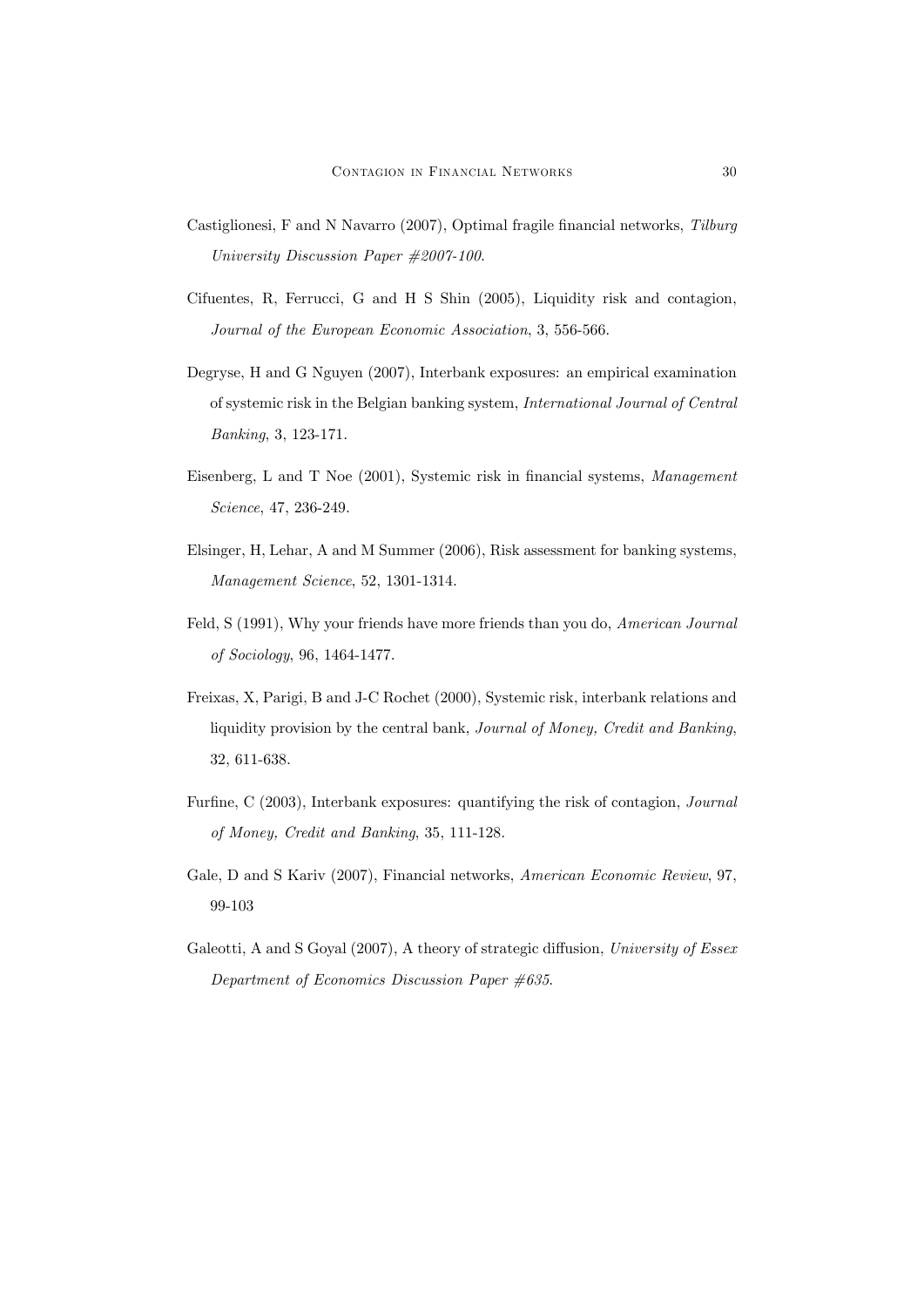- Giesecke, K and S Weber (2004), Cyclical correlations, credit contagion and portfolio losses, Journal of Banking and Finance, 28, 3009-3036.
- Iori, G, Jafarey, S and F Padilla (2006), Systemic risk on the interbank market, Journal of Economic Behavior and Organization, 61, 525-542.
- Jackson, M and L Yariv  $(2007)$ , Diffusion of behavior and equilibrium properties in network games, American Economic Review, 97, 92-98.
- Jackson, M and B Rogers (2007), Relating network structure to diffusion properties through stochastic dominance, The B.E. Journal of Theoretical Economics, 7, 1-13.
- James, C (1991), The losses realized in bank failures, Journal of Finance, 46, 1223-1242.
- Kodres, L and M Pritsker (2002), A rational expectation model of contagion, Journal of Finance, 57, 769-99.
- Kyle, A and W Xiong  $(2001)$ , Contagion as a wealth effect, *Journal of Finance*, 56, 1401-1440.
- Leitner, Y (2005), Financial networks: contagion, commitment and private sector bailouts, Journal of Finance, 6, 2925-53.
- Meyers, L A (2007), Contact network epidemiology: bond percolation applied to infectious disease prediction and control, Bulletin of the American Mathematical Society, 44, 63-86.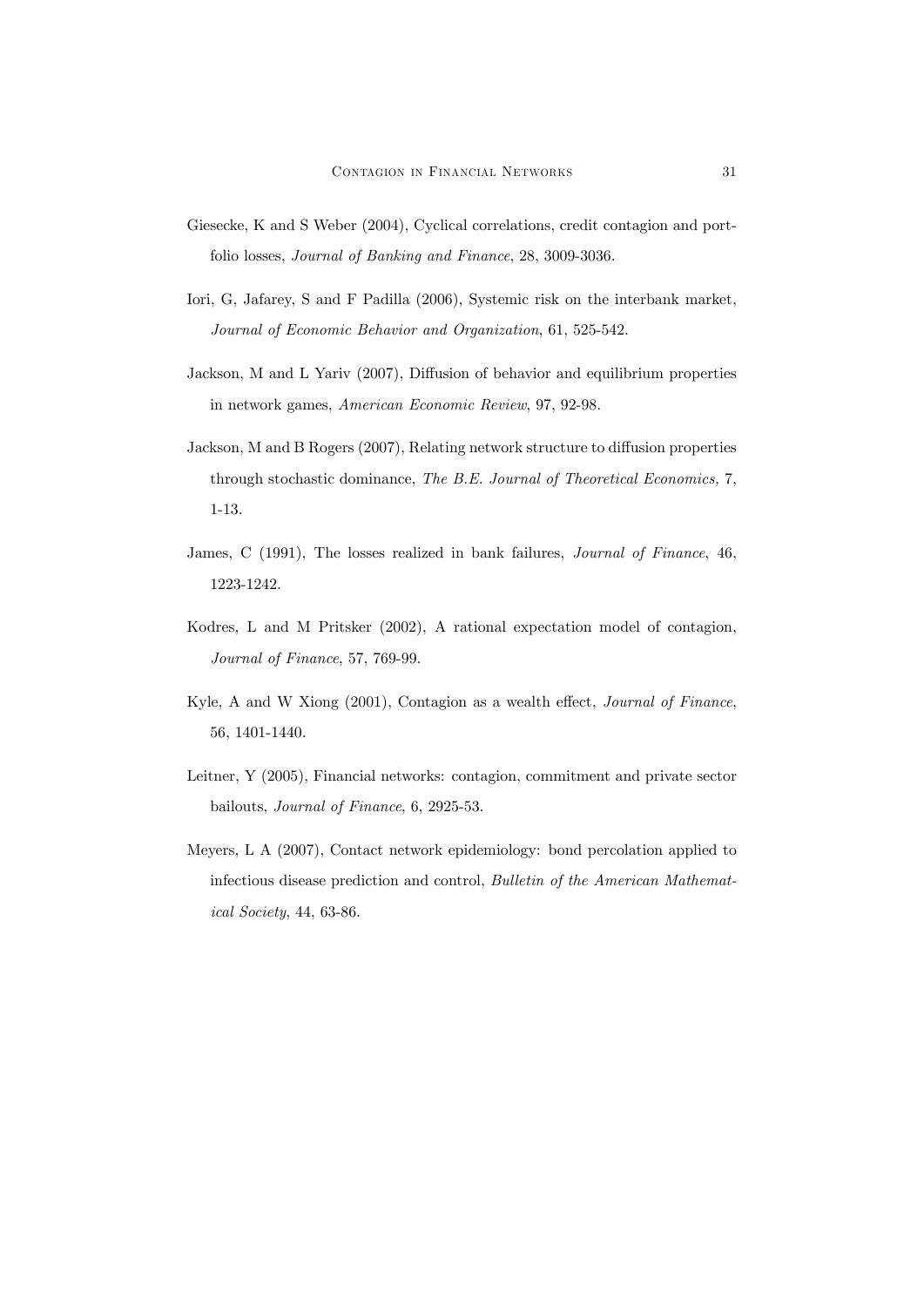- Mistrulli,  $P(2007)$ , Assessing financial contagion in the interbank market: maximum entropy versus observed interbank lending patterns, Bank of Italy Working Paper  $\#641$ .
- Mistrulli, P (2005), Interbank lending patterns and financial contagion, mimeo, Banca d'Italia.
- Morris, S (2000), Contagion, Review of Economic Studies, 67, 57-78.
- Newman, M (2002), The spread of epidemic disease on networks, Physical Review E, 66, 016128.
- Newman, M (2003), Random graphs as models of networks, in Handbook of Graphs and Networks, Bornholdt, S and H G Schuster (eds.), Wiley-VCH, Berlin.
- Newman, M, Strogatz, S and D Watts (2001), Random graphs with arbitrary degree distributions and their applications, Physical Review E, 64, 026118.
- Nier, E, Yang, J, Yorulmazer, T and A Alentorn (2007), Network models and financial stability, Journal of Economic Dynamics and Control, 31, 2033-2060.
- Pastor-Satorras, R and A Vespignani (2001), Epidemic dynamics and endemic states in complex networks, Physical Review E, 63, 066117.
- Rajan, R (2005), Has financial development made the world riskier?, paper presented at the Federal Reserve Bank of Kansas City Economic Symposium on the Greenspan Era: Lessons for the Future, Jackson Hole, 25-27 August.
- Schnabel, I and H S Shin (2004), Liquidity and contagion: the crisis of 1763, Journal of the European Economic Association, 2, 929-968.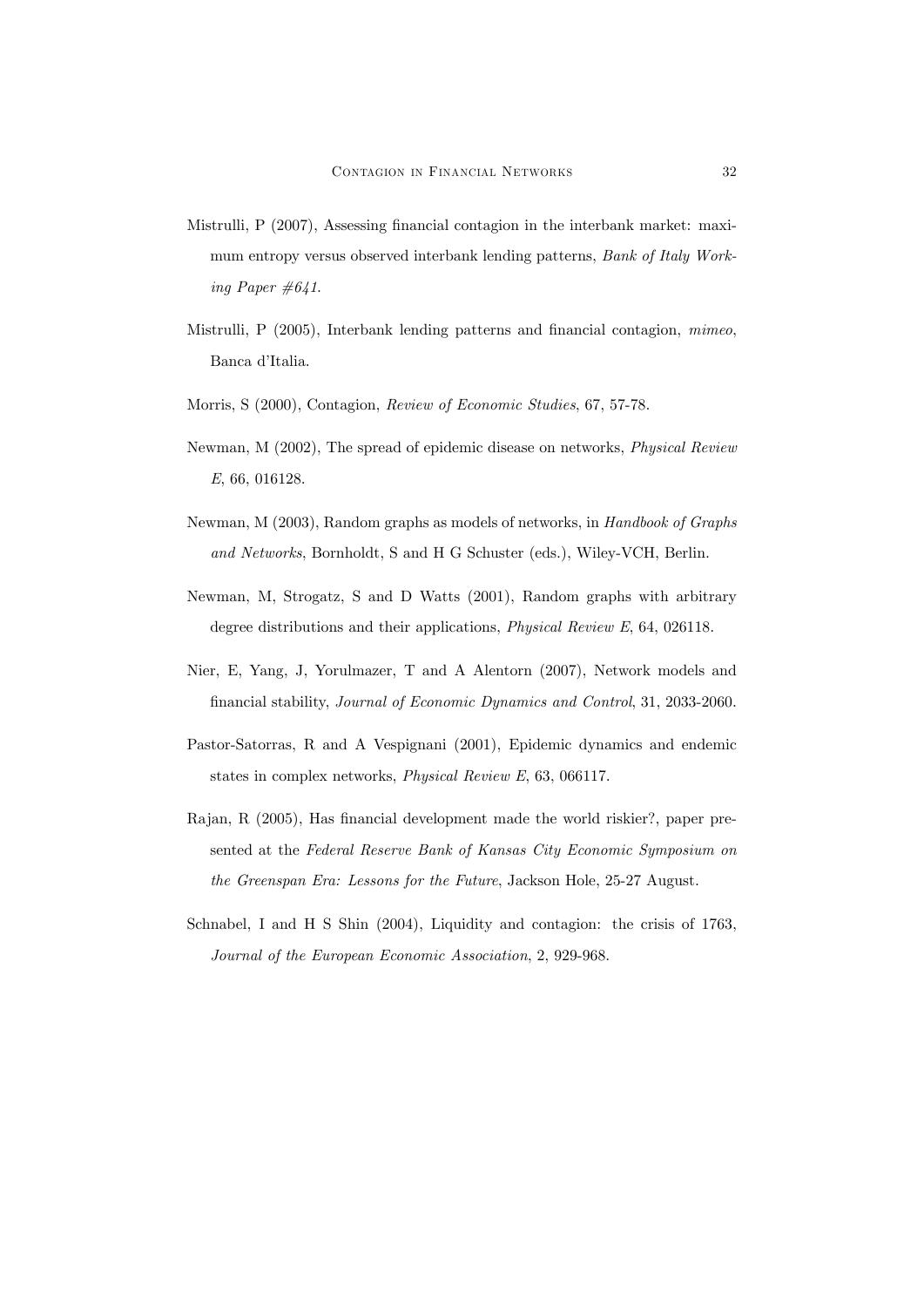- Shin, H S (2008), Risk and liquidity in a system context, Journal of Financial Intermediation, forthcoming.
- Soramaki, K, Bech, M, Arnold, J, Glass, R and W Beyeler (2007), The topology of interbank payment áows, Physica A, 379, 317-333.
- Strogatz, S (2001), Exploring complex networks, Nature, 410, 268-276.
- Upper, C (2007), Using counterfactual simulations to assess the danger of contagion in interbank markets, Bank for International Settlements Working Paper  $\#234$ , August.
- Upper, C and A Worms (2004), Estimating bilateral exposures in the German interbank market: is there a danger of contagion? European Economic Review, 48, 827-849.
- Van Lelyveld, I and F Liedorp (2006), Interbank contagion in the Dutch banking sector: a sensitivity analysis, International Journal of Central Banking, 2, 99- 134.
- Watts, D (2002), A simple model of global cascades on random networks, Proceedings of the National Academy of Sciences, 99, 5766-5771.
- Wells, S (2004), Financial interlinkages in the United Kingdom's interbank market and the risk of contagion, Bank of England Working Paper #230.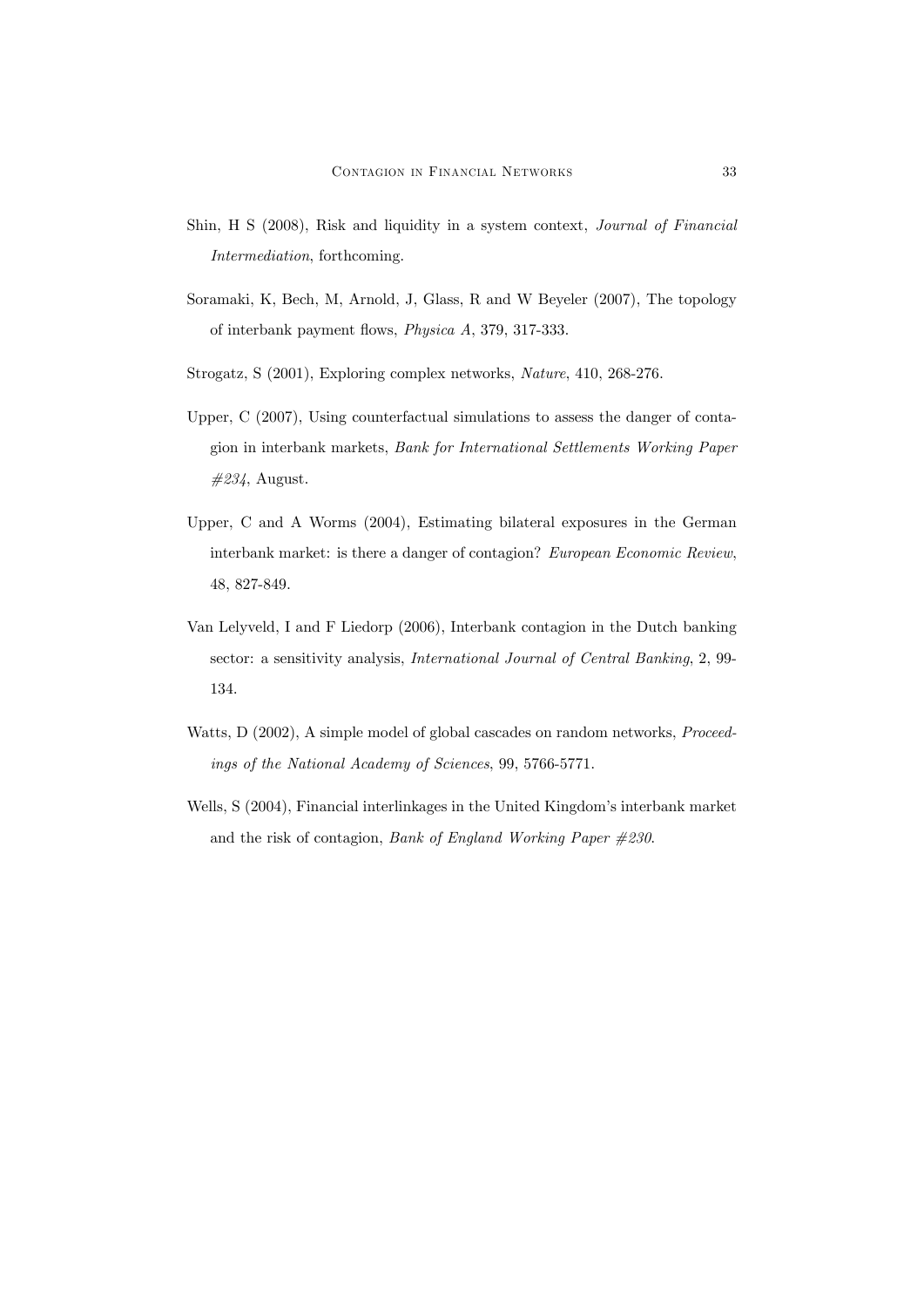## Appendix: Generating Functions

Let Y be a discrete random variable taking values in  $\{0, 1, 2, ...\}$  and let  $p_r =$  $P[Y = r]$  for  $r = 0, 1, 2...$ 

Then the *(probability)* generating function of the random variable  $Y$  of the distribution,  $p_r$  ( $r = 0, 1, 2, ...$ ), is

$$
G(x) = E(x^{Y}) = \sum_{r=0}^{\infty} x^{r} P[Y = r] = \sum_{r=0}^{\infty} p_{r} x^{r}.
$$

Note that

$$
G\left(1\right) = \sum_{r=0}^{\infty} p_r = 1.
$$

**Theorem 1** The distribution of  $Y$  is uniquely determined by the generating function,  $G(x)$ .

**Proof** Since  $G(x)$  is convergent for  $|x| < 1$ , we can differentiate it term by term in  $|x| < 1$ . Therefore

$$
G'(x) = p_1 + 2p_2x + 3p_3x^2 + \dots
$$

and so  $G'(0) = p_1$ . Repeated differentiation gives

$$
G^{(i)}(x) = \sum_{r=i}^{\infty} \frac{r!}{(r-i)!} p_r x^{r-i}
$$

and so  $G^{(i)}(0) = i!p_i$ . Therefore, we can recover  $p_0, p_1, p_2...$  from the generating function.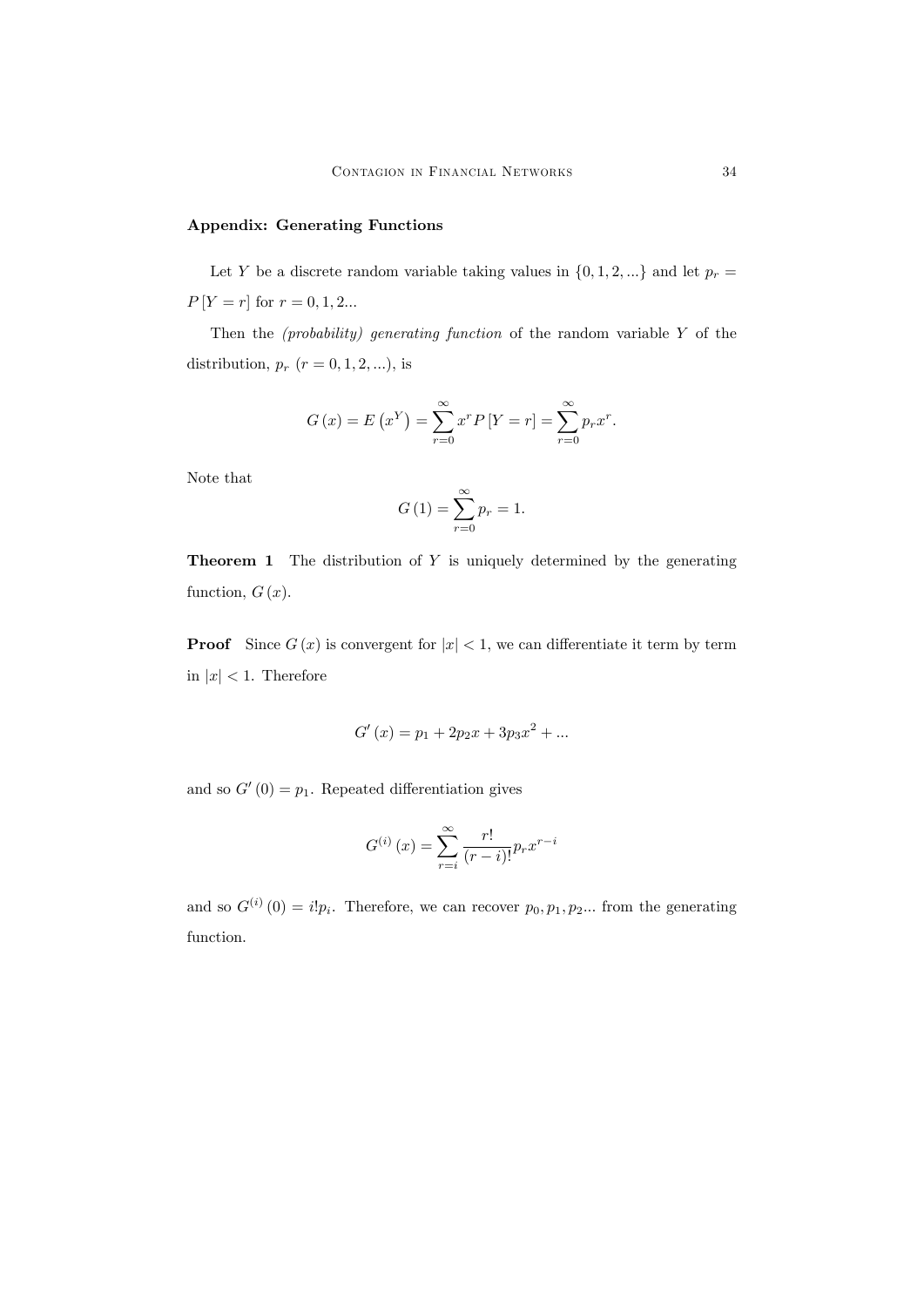# Theorem 2

$$
E[Y] = \lim_{x \to 1} G'(x)
$$

and, provided that x is continuous at  $x = 1$ ,

$$
E[Y] = G'(1).
$$

Proof

$$
G'(x) = \sum_{r=1}^{\infty} r p_r x^{r-1}
$$

Therefore, for  $x \in (0, 1)$ ,  $G'(x)$  is a non-decreasing function of x, bounded above by

$$
E[Y] = \sum_{r=1}^{\infty} r p_r.
$$

Choose  $\varepsilon > 0$  and N large enough that  $\sum_{n=1}^{N}$  $\sum_{r=1}rp_r \geq E[Y]-\varepsilon$ . Then

$$
\lim_{x \to 1} \sum_{r=1}^{\infty} r p_r x^{r-1} \ge \lim_{x \to 1} \sum_{r=1}^{N} r p_r x^{r-1}
$$

$$
= \sum_{r=1}^{N} r p_r \ge E[Y] - \varepsilon
$$

Since this is true for all  $\varepsilon > 0$ ,

$$
\lim_{x \to 1} G'(x) = E[Y].
$$

Provided that x is continuous at  $x = 1$ , the second result follows immediately.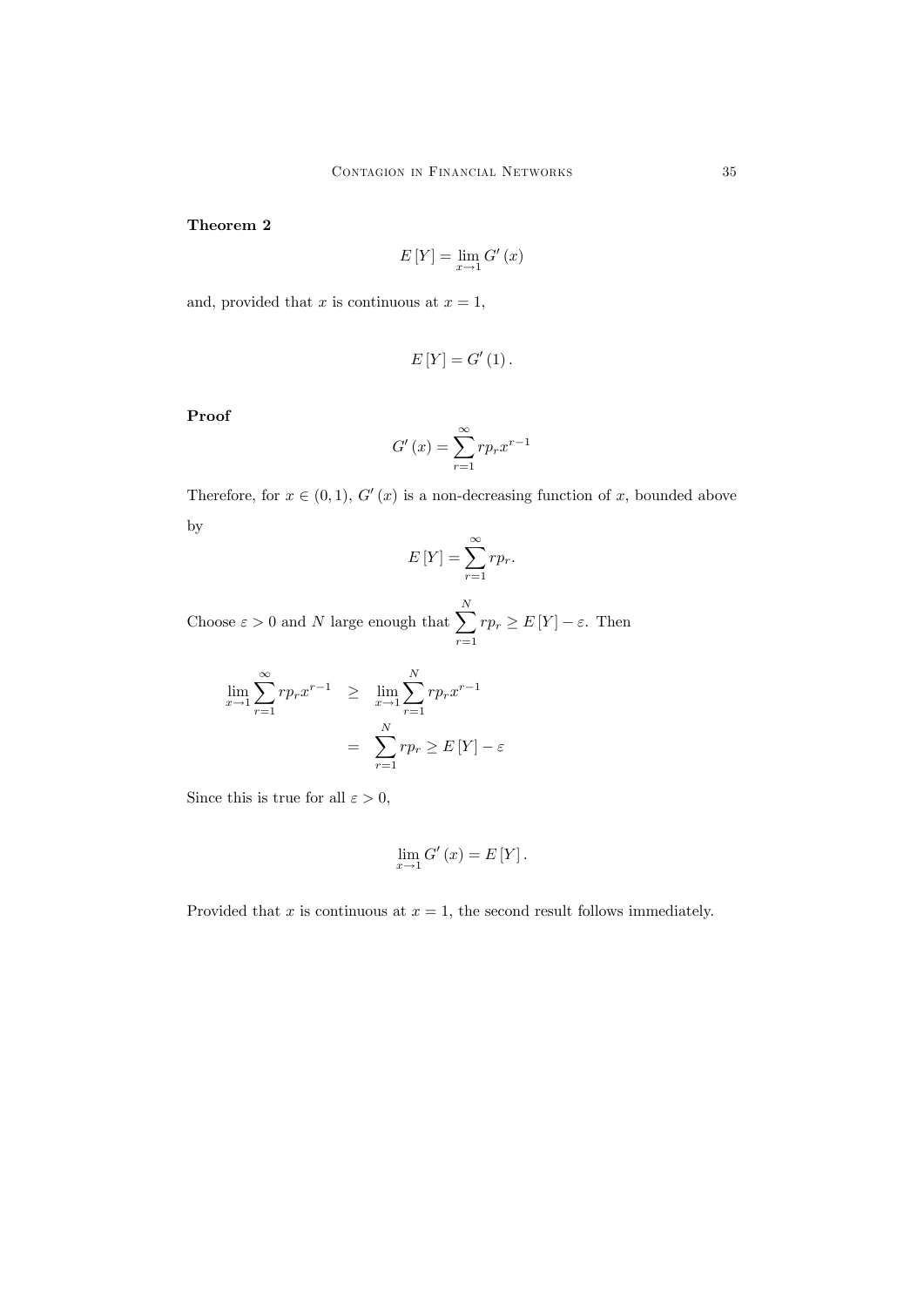# Theorem 3

$$
E[Y(Y - 1)] = \lim_{x \to 1} G''(x)
$$

and, provided that x is continuous at  $x = 1$ ,

$$
E[Y(Y - 1)] = G''(1)
$$

Proof

$$
G''(x) = \sum_{r=2}^{\infty} r(r-1) p_r x^{r-2}
$$

and the remainder of the proof is the same as the proof of theorem 2.

**Theorem 4** If  $Y_1, Y_2, ..., Y_n$  are independent random variables with generating functions  $G_1(x)$ ,  $G_2(x)$ , ...,  $G_n(x)$ , then the generating function of  $Y_1+Y_2+\ldots+Y_n$ is  $G_1(x) \cdot G_2(x) \cdot ... \cdot G_n(x)$ .

Proof

$$
E[x^{Y_1+Y_2+\ldots+Y_n}] = E[x^{Y_1} \cdot x^{Y_2} \cdot \ldots \cdot x^{Y_n}]
$$
\n(22)

Since  $Y_1, Y_2, ..., Y_n$  are independent random variables, the standard result from probability theory that functions of independent random variables are also independent implies that  $x^{Y_1}, x^{Y_2}, ..., x^{Y_n}$  are independent. Therefore, using the properties of expectation, we can rewrite (22) as

$$
E[x^{Y_1+Y_2+\ldots+Y_n}] = E[x^{Y_1}] \cdot E[x^{Y_2}] \cdot \ldots \cdot E[x^{Y_n}]
$$
  
=  $G_1(x) \cdot G_2(x) \cdot \ldots \cdot G_n(x)$ .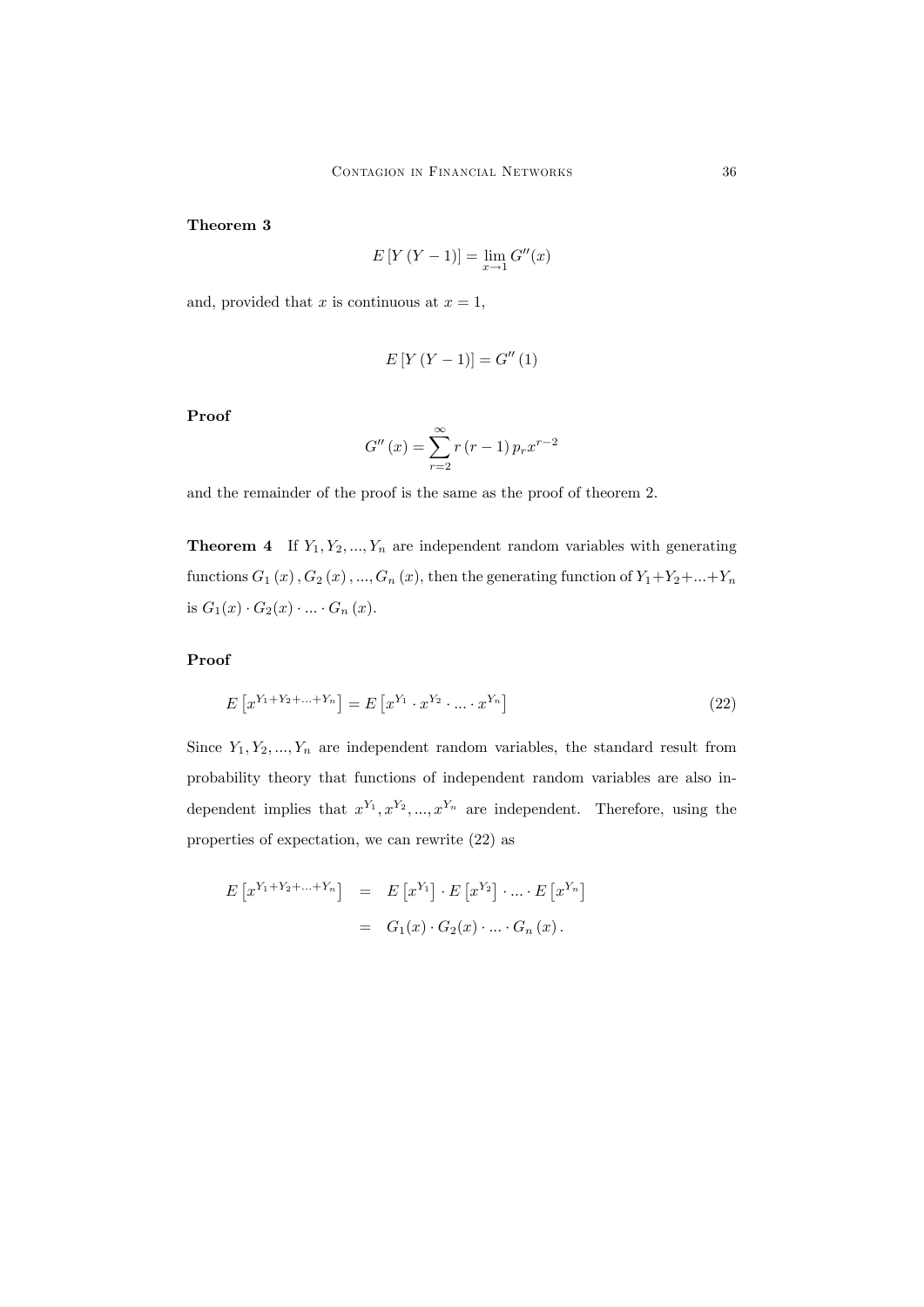

Figure 1: A Directed Network with Five Nodes



Figure 2: Transmission of Contagion implied by Equation (12)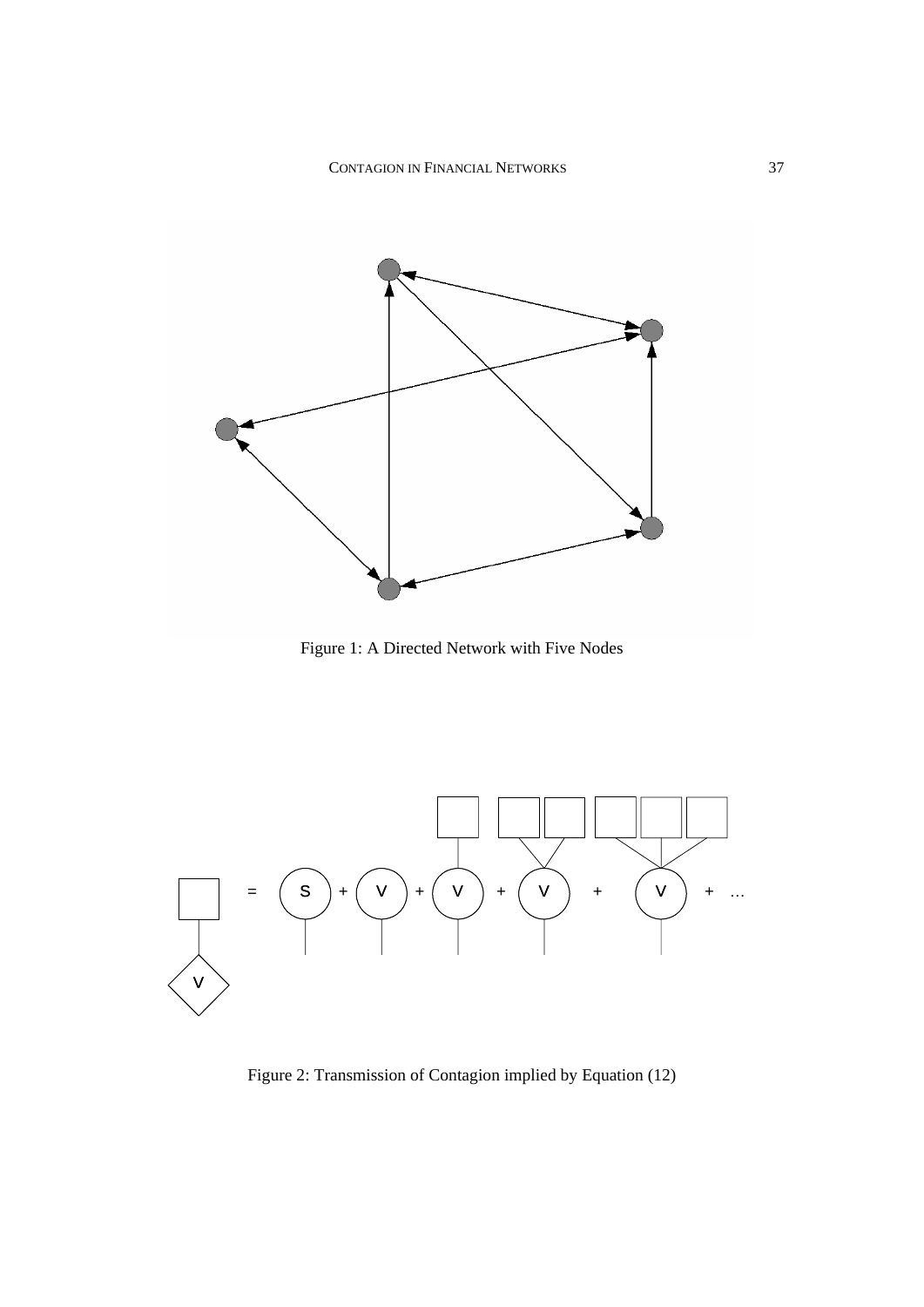

Figure 3: The Benchmark Case



Figure 4: Benchmark and Analytical Solutions Compared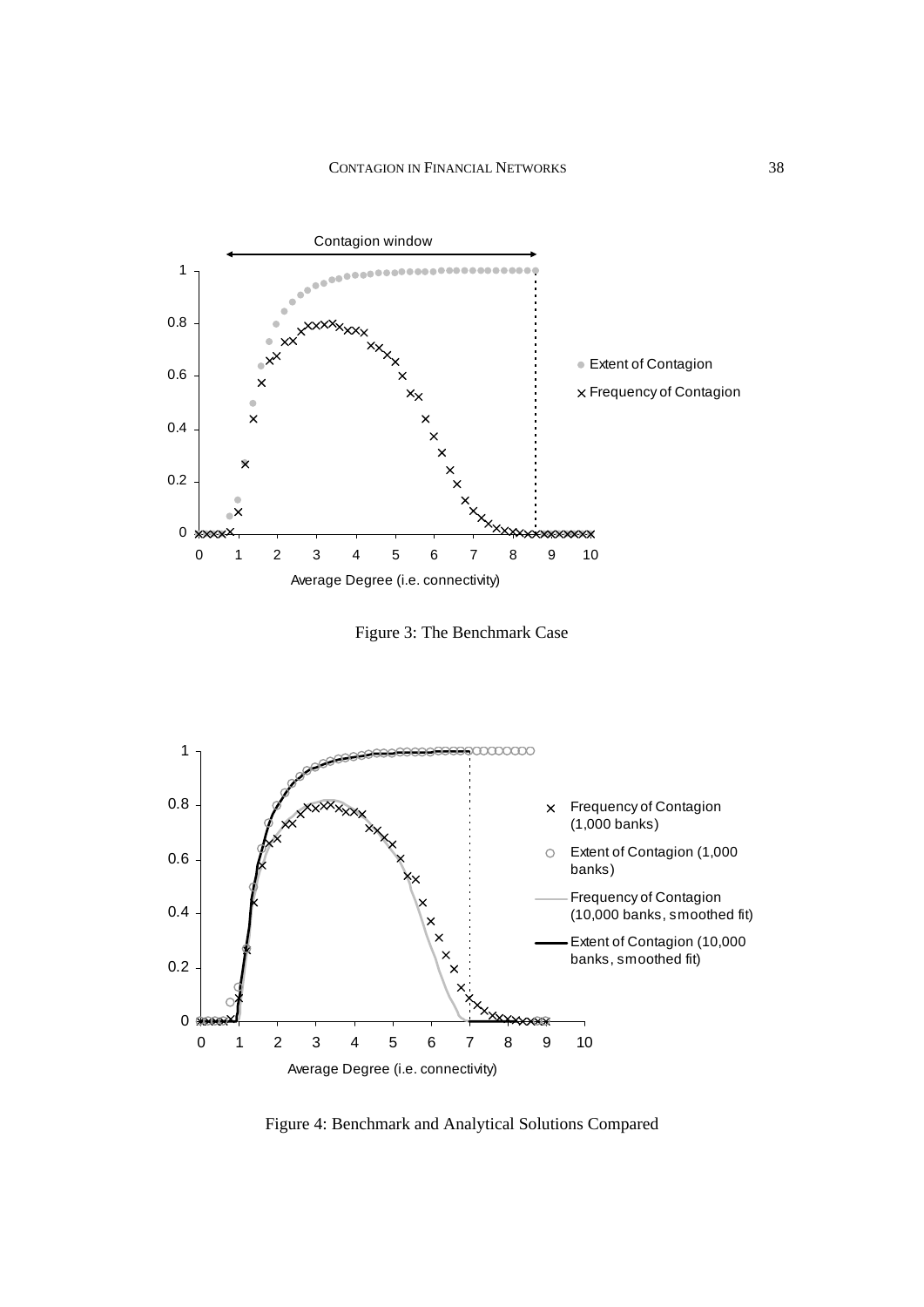

Figure 5: Varying the Capital Buffer



Figure 6: Connectivity, Capital Buffers and the Expected Number of Defaults